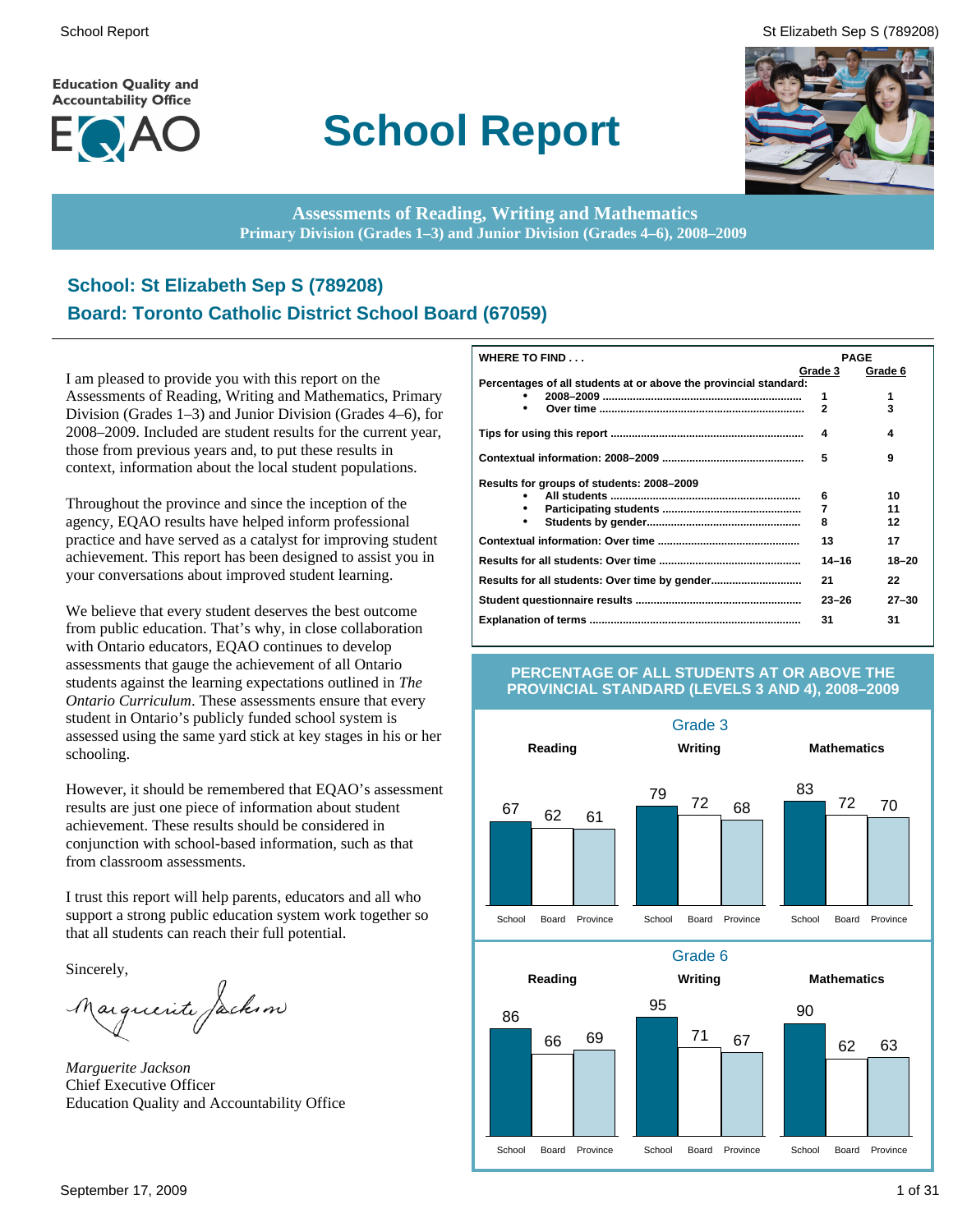### **RESULTS FOR ALL STUDENTS AT OR ABOVE THE PROVINCIAL STANDARD (LEVELS 3 AND 4) OVER TIME** Percentage of Students: Grade 3 2004–2005 2005–2006 2006–2007 2007–2008 Reading Network Control Control Control Control Control Control Control Control Control Control Control Control Control Control Control Control Control Control Control Control Control Control Control Control Control Contro **SCHOOL** BOARD **PROVINCE** 2008–2009 *125 481 5 960 24* **2008–2009** *128 660 6 305 13* **2007–2008** *131 012 6 243 25* **2006–2007** *132 782 6 501 20* **2005–2006** *135 740 6 581 28* **2004–2005** Province Board **School Total Number of Grade 3 Students** 64 95 36 N/R 67 68 100 76 N/R 79 71 100 60 N/R 83 61 66 68 68 72 <sup>63</sup> <sup>70</sup> <sup>69</sup> <sup>70</sup> <sup>72</sup> 55 62 60 62 62 <sup>61</sup> <sup>64</sup> <sup>64</sup> <sup>66</sup> <sup>68</sup> <sup>59</sup> <sup>62</sup> <sup>62</sup> <sup>61</sup> <sup>61</sup> <sup>66</sup> <sup>68</sup> <sup>69</sup> <sup>68</sup> <sup>70</sup>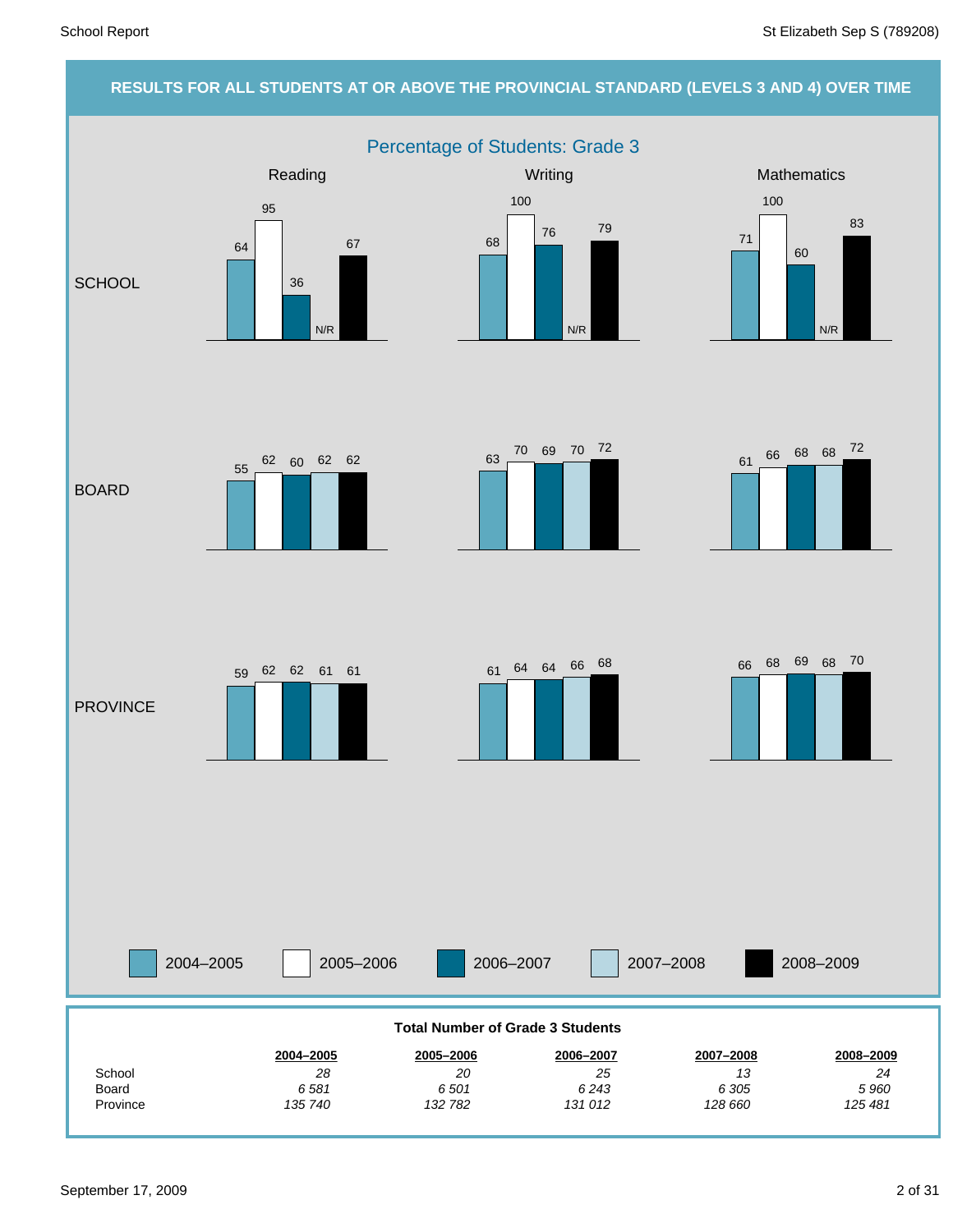### **RESULTS FOR ALL STUDENTS AT OR ABOVE THE PROVINCIAL STANDARD (LEVELS 3 AND 4) OVER TIME** Percentage of Students: Grade 6 2004–2005 2005–2006 2006-2007 2007-2008 Reading Network Control Control Control Control Control Control Control Control Control Control Control Control Control Control Control Control Control Control Control Control Control Control Control Control Control Contro **SCHOOL** BOARD **PROVINCE** 2008-2009 *136 076 6 756 21* **2008–2009** *140 420 6 702 33* **2007–2008** *145 901 7 061 33* **2006–2007** *146 711 7 029 23* **2005–2006** *143 421 6 858 23* **2004–2005** Province Board School **Total Number of Grade 6 Students** 57 70 52 88 86 70 57 70 <sup>88</sup> <sup>95</sup> 70 61 42 73 90  $58 \begin{array}{|l|} \hline \phantom{1}65 \end{array} \begin{array}{|l|} 64 \end{array} \begin{array}{|l|} \hline \phantom{1}69 \end{array} \begin{array}{|l|} \hline \phantom{1}71 \end{array}$ <sup>58</sup> <sup>61</sup> <sup>63</sup> <sup>64</sup> <sup>66</sup> 63 64 64 66 <sup>69</sup> 59 61 61 <sup>67</sup> 67 60 61 59 61 63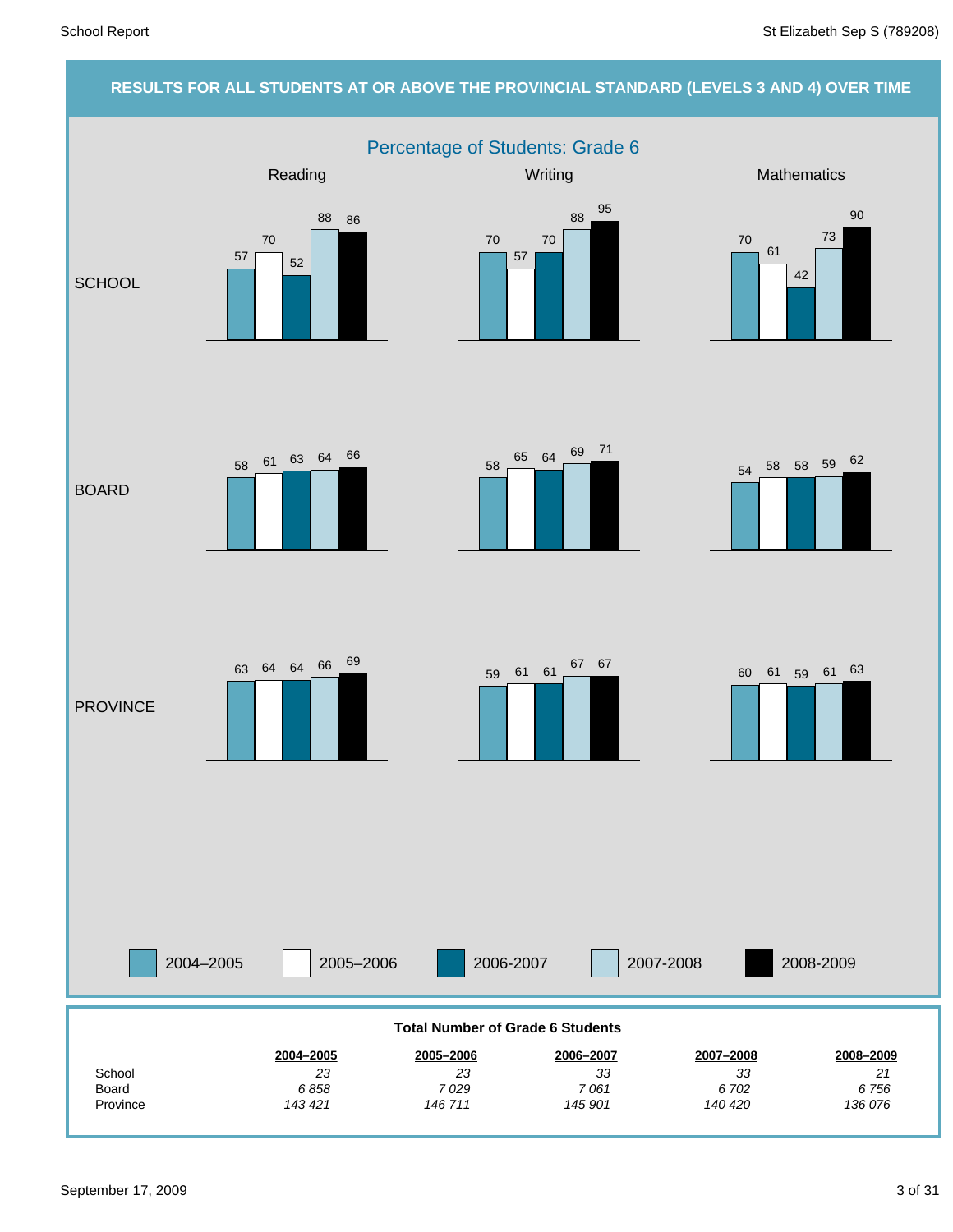Each school or board is unique. To appreciate the distinctive character of a school or board, look at the contextual information to understand the features and characteristics of the community it serves.

### $C<sub>3</sub>$

Every assessment captures the performance of students at one point in time each year. Consider the results along with other information about students' achievement in reading, writing and mathematics.

### $\alpha$

Exercise caution when interpreting results for small schools or boards. Results may vary considerably from year to year, and differences may look exaggerated. For example, in a school of 20 students, a difference of 10% represents only two students.

### $C<sub>3</sub>$

Trends may be difficult to identify or to interpret. This is especially true in small schools or boards, or in schools where there is a high turnover in the student population.

### $C<sub>3</sub>$

EQAO values students' privacy. Results are not reported publicly for schools where fewer than 15 students participated, because it might be possible to identify individual students.

## **TIPS ABOUT THIS SCHOOL OR BOARD REPORT**

This report shows how well students have met curriculum expectations to the end of the Primary Division and the end of the Junior Division. Students complete a set of test booklets that allow them to show what they have learned in reading, writing and mathematics. The assessments are based on *The Ontario Curriculum.*

### **This report includes**

- $\bullet$  results for this year
- a comparison of results over the past four years to aid in monitoring improvement
- $\bullet$  information about the characteristics of the students who participated
- summary graphs showing the percentage of students achieving the provincial standard in reading, writing and mathematics
- detailed tables and graphs showing results for all levels of achievement, results for gender and participation information
- $\bullet$  student questionnaire results
- an explanation of all terms used in this report.

## **HOW TO USE THIS REPORT**

- ¨ Examine the contextual information to understand the similarities and differences between the school, the board and the province; the board and the province. Consider the challenges that any differences might present.
- Examine the results for reading, writing and mathematics.
	- Are these results consistent with what you would expect?
	- · How do the school results compare to the board and the province; the board results compare to the province?
	- · How do these results compare over time?
	- · What influence might students' attitudes have on student performance (refer to the questionnaire results)?
- Speak to school or board staff about the goals for school improvement related to reading, writing and mathematics.

The Education Quality and Accountability Office is an independent agency that gathers information about student achievement through province-wide assessments. Each year, all Grade 3 and Grade 6 students across Ontario take part in these assessments of reading, writing and mathematics. Individual results are reported to students and to parents and guardians. School, board and provincial results are released publicly.

Learn more about us at www.eqao.com.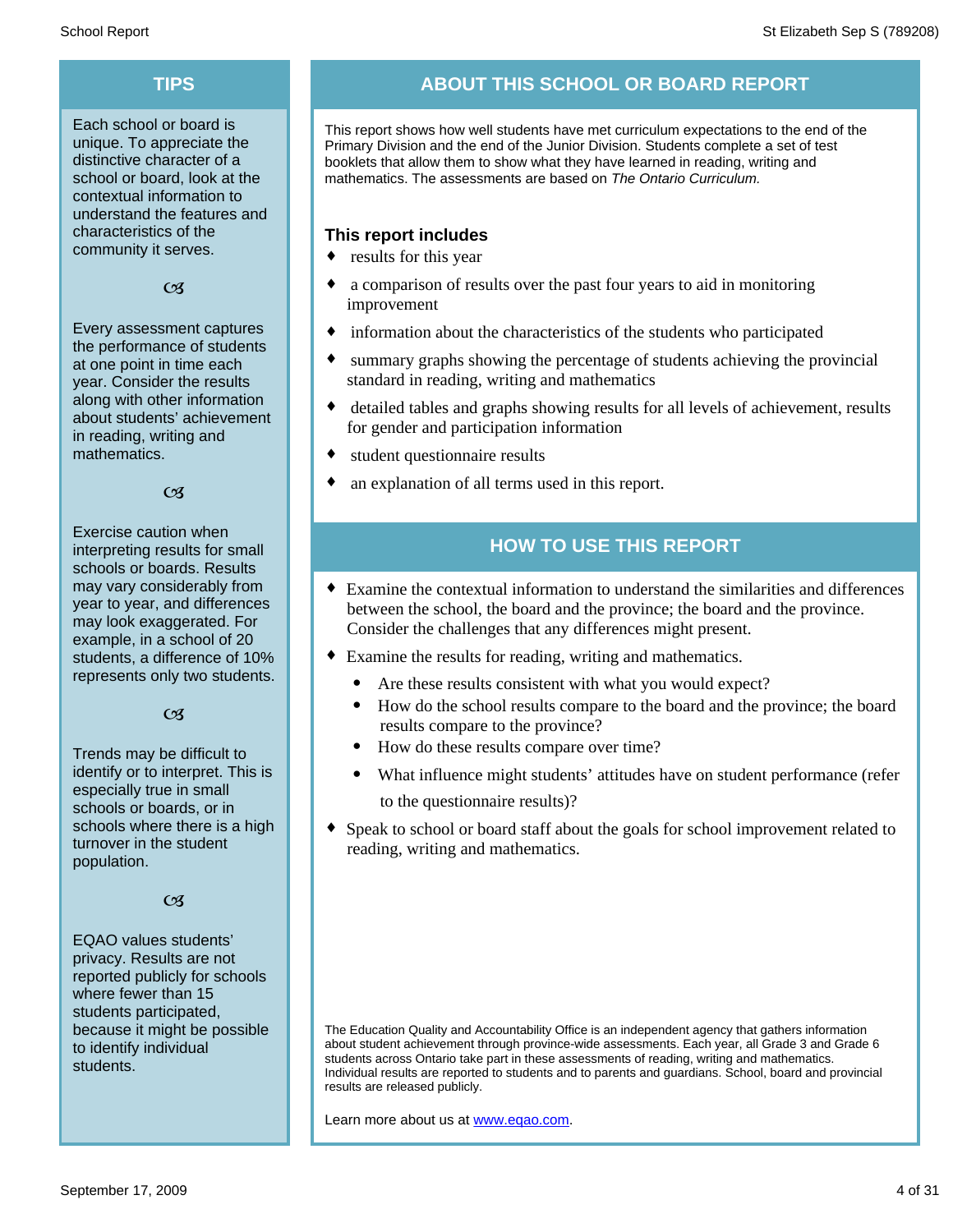## **Contextual Information: Grade 3\***

This information provides a context for interpreting the school's results.

| <b>Demographic Information</b>                        | <b>School</b> |                | <b>Board</b> |         | <b>Province</b>                              |            |
|-------------------------------------------------------|---------------|----------------|--------------|---------|----------------------------------------------|------------|
| <b>Enrolment</b>                                      |               |                |              |         |                                              |            |
| Number of Grade 3 students                            |               | 24             |              | 5 9 6 0 |                                              | 125 481    |
| Number of classes with Grade 3 students               |               |                |              | 462     |                                              | 9 385      |
| Number of schools with Grade 3 classes                |               | Not applicable |              | 169     |                                              | 3 3 9 9    |
|                                                       |               |                |              |         | Number Percent Number Percent Number Percent |            |
| Gender                                                |               |                |              |         |                                              |            |
| Female                                                | 14            | 58%            | 2 9 6 9      | 50%     | 60 999                                       | 49%        |
| Male                                                  | 10            | 42%            | 2991         | 50%     | 64 482                                       | 51%        |
| Gender not specified                                  | 0             | $0\%$          | 0            | 0%      | 0                                            | 0%         |
| <b>Student Status</b>                                 |               |                |              |         |                                              |            |
| English language learners**                           | 1             | 4%             | 607          | 10%     | 11 281                                       | 9%         |
| Students with special needs (excluding gifted)**      | 5             | 21%            | 747          | 13%     | 18 29 1                                      | 15%        |
| <b>Place of Birth</b>                                 |               |                |              |         |                                              |            |
| Born in Canada                                        | 20            | 83%            | 4867         | 82%     | 111 561                                      | 89%        |
| Born outside Canada                                   | 4             | 17%            | 1077         | 18%     | 13717                                        | 11%        |
| In Canada less than one year                          | 0             | 0%             | 60           | 1%      | 804                                          | 1%         |
| In Canada one year or more but less than three years  | 1             | 4%             | 345          | 6%      | 2893                                         | 2%         |
| In Canada three years or more                         | 3             | 12%            | 671          | 11%     | 8 9 4 6                                      | 7%         |
| Language                                              |               |                |              |         |                                              |            |
| First language learned at home was other than English | 2             | 8%             | 1884         | 32%     | 27084                                        | 22%        |
| <b>Year Student Entered Current School</b>            |               |                |              |         |                                              |            |
| Year of the assessment                                | 3             | 12%            | 700          | 12%     | 16746                                        | 13%        |
| Year prior to the assessment                          | 2             | 8%             | 566          | 9%      | 14 5 45                                      | 12%        |
| 2 years prior to the assessment                       | 3             | 12%            | 743          | 12%     | 16 821                                       | 13%        |
| 3 or more years prior to the assessment               | 16            | 67%            | 3 9 3 0      | 66%     | 76 849                                       | 61%        |
| Data not available                                    | $\mathcal O$  | $0\%$          | 21           | $<$ 1%  | 520                                          | $<\!\!1\%$ |
| <b>Year Student Entered Current Board</b>             |               |                |              |         |                                              |            |
| Year of the assessment                                | $\theta$      | 0%             | 375          | 6%      | 8720                                         | 7%         |
| Year prior to the assessment                          | 3             | 12%            | 350          | 6%      | 8048                                         | 6%         |
| 2 years prior to the assessment                       | 2             | 8%             | 501          | $8\%$   | 11982                                        | 10%        |
| 3 or more years prior to the assessment               | 19            | 79%            | 4687         | 79%     | 93 098                                       | 74%        |
| Data not available                                    | $\mathcal O$  | $0\%$          | 47           | 1%      | 3633                                         | 3%         |

\* Contextual data pertaining to gender, student status, place of birth, language learned at home and year entered school and board are provided by schools and/or boards through the Student Data Collection process. Some data may be missing because they were not provided by the school or the board.

\*\* See the Explanation of Terms.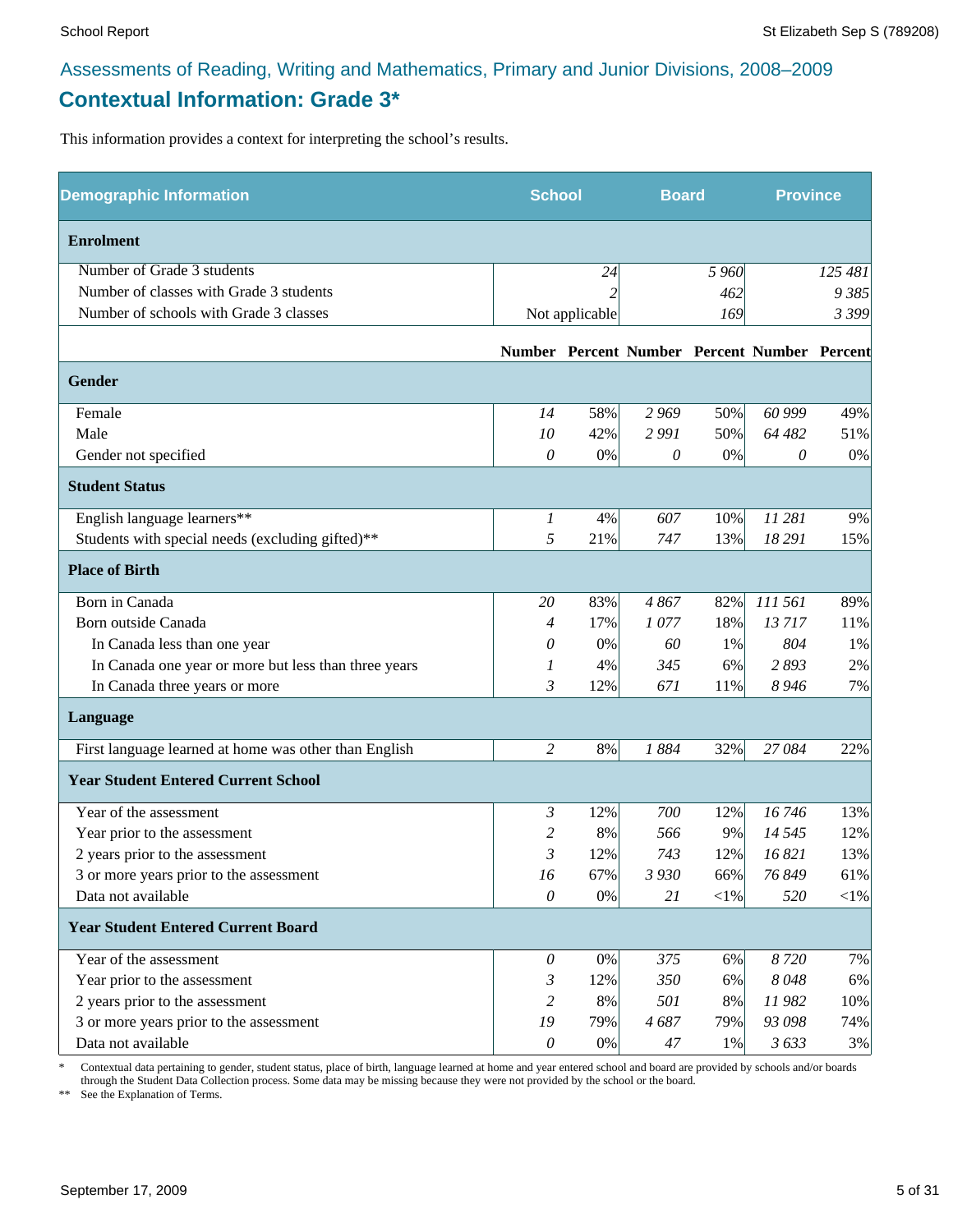$Number of Students$ 

**Grade 3: Writing\***

**Exempt**  $\qquad$  0

*Number of Students 24*

**Grade 3: Mathematics\***

*Participating* Student.

 **No Data**

**At or Above Provincial Standard (Levels 3 and 4) †**

 **NE1\*\* Level 1 Level 2 Level 3 Level 4**

## Results in Reading, Writing and Mathematics, 2008–2009 **Grade 3: All Students††**

*#* % % %

**72%**

**72%**

3% 1% 96%  $<$ 1% 2% 22% 56% 15%

**Board** *5 960*

**79%**

**83%**

0% 0% 100% 0% 0% 17% 71% 12%

0% 0% 100% 0% 0% 21% 71% 8%

3% 1% 96%  $<$ 1%  $<$ 1% 24% 66% 6%

**Board** *5 780*

**Province** *121 788*

**68%**

**Province** *125 464*

3% 1% 96%  $<$ 1%  $<$ 1% 28% 63% 4%

| Grade 3: Reading*                                                                                    |                     |               |                      |                            |  |  |  |
|------------------------------------------------------------------------------------------------------|---------------------|---------------|----------------------|----------------------------|--|--|--|
| Number of Students                                                                                   | <b>School</b><br>24 |               | <b>Board</b><br>5780 | <b>Province</b><br>121 787 |  |  |  |
|                                                                                                      | #                   | $\frac{0}{0}$ | $\frac{0}{0}$        | $\%$                       |  |  |  |
| Level 4                                                                                              | 1                   | 4%            | 8%                   | 7%                         |  |  |  |
| Level 3                                                                                              | 15                  | 62%           | 54%                  | 53%                        |  |  |  |
| Level 2                                                                                              | 8                   | 33%           | 25%                  | 26%                        |  |  |  |
| Level 1                                                                                              | 0                   | 0%            | 7%                   | 7%                         |  |  |  |
| $NE1**$                                                                                              | 0                   | 0%            | 2%                   | 2%                         |  |  |  |
| <i>Participating</i><br><b>Students</b>                                                              | 24                  | 100%          | 95%                  | 95%                        |  |  |  |
| No Data                                                                                              | 0                   | 0%            | 1%                   | 1%                         |  |  |  |
| <b>Exempt</b>                                                                                        | 0                   | 0%            | 4%                   | 4%                         |  |  |  |
| <b>At or Above</b><br><b>Provincial Standard</b><br>(Levels 3 and 4) <sup><math>\dagger</math></sup> |                     | 67%           | 62%                  | 61%                        |  |  |  |

**School**

**School**







\* Because percentages in tables and graphs are rounded, and because graphs do not show all reporting categories, percentages may not add to 100.

**70%**

3% 1% 96%  $<$ 1% 2%  $23%$ 58% 12%

See the Explanation of Terms.

**Exempt** *0* 

*Participating Students*

 **No Data**

**At or Above Provincial Standard (Levels 3 and 4) †**

 **NE1\*\* Level 1 Level 2 Level 3 Level 4**

† These percentages are based on the actual number of students and cannot be calculated simply by adding the rounded percentages of students at Levels 3 and 4.

Some French Immersion students do not write all components of the assessment in Grade 3; the numbers shown reflect those students who were expected to write each component as determined by the French Immersion participation option selected by boards.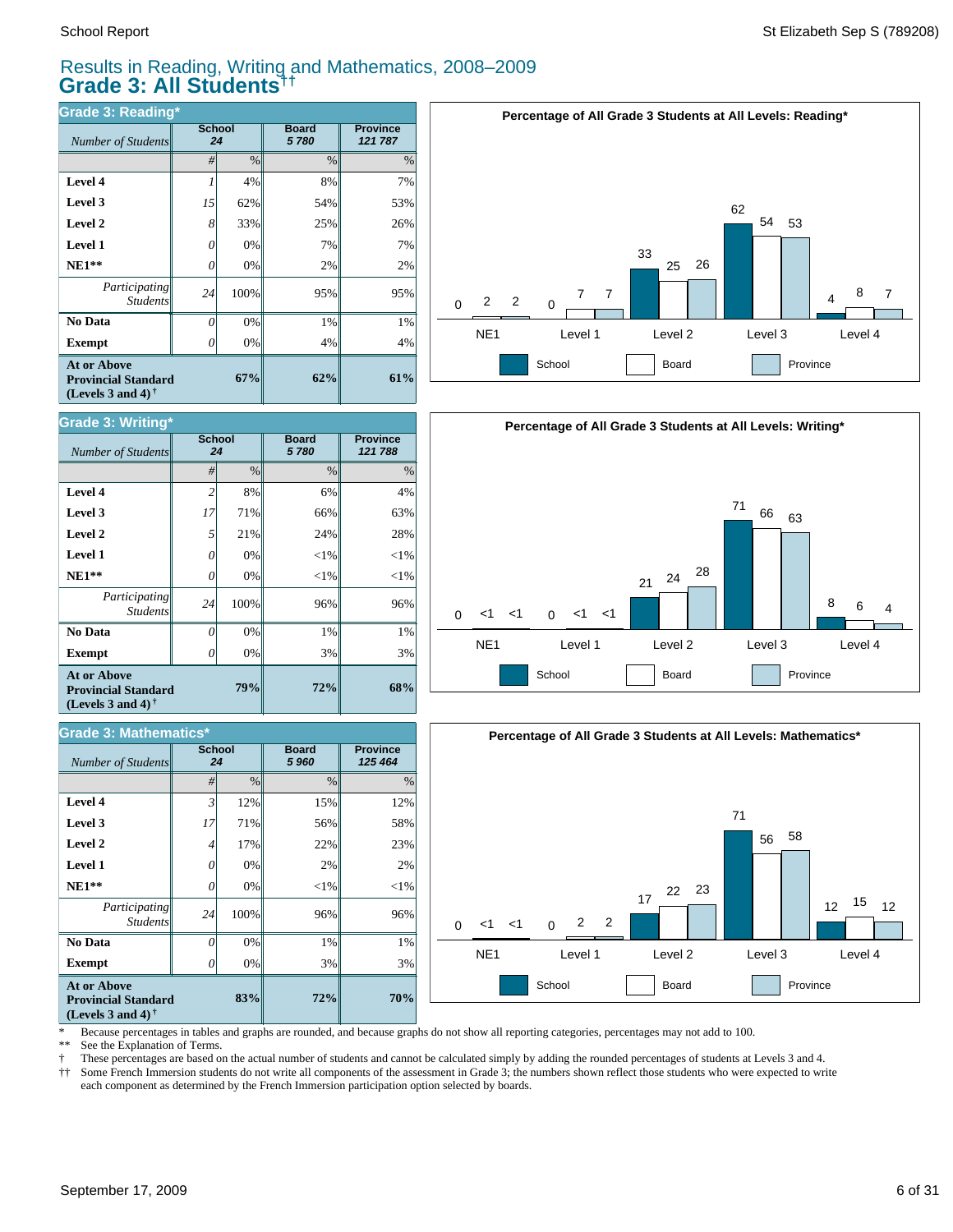### Results in Reading, Writing and Mathematics, 2008–2009

## **Grade 3: Participating Students (excludes "no data" and "exempt" categories)**

| Number of Students                                                             | <b>School</b><br>24 |      | <b>Board</b><br>5 5 0 3 | <b>Province</b><br>116 256 |  |
|--------------------------------------------------------------------------------|---------------------|------|-------------------------|----------------------------|--|
|                                                                                | #                   | $\%$ | $\frac{0}{0}$           | $\%$                       |  |
| Level 4                                                                        |                     | 4%   | 9%                      | 7%                         |  |
| Level 3                                                                        | 15                  | 62%  | 56%                     | 56%                        |  |
| Level 2                                                                        | 8                   | 33%  | 26%                     | 27%                        |  |
| Level 1                                                                        | 0                   | 0%   | 7%                      | 8%                         |  |
| $NE1**$                                                                        | O                   | 0%   | 2%                      | 2%                         |  |
| <b>At or Above</b><br><b>Provincial Standard</b><br>(Levels 3 and 4) $\dagger$ |                     | 67%  | 65%                     | 63%                        |  |



| <b>Grade 3: Writing*</b>                                                       |                     |               |                        |                           |  |  |  |
|--------------------------------------------------------------------------------|---------------------|---------------|------------------------|---------------------------|--|--|--|
| Number of Students                                                             | <b>School</b><br>24 |               | <b>Board</b><br>5 5 21 | <b>Province</b><br>116812 |  |  |  |
|                                                                                | #                   | $\frac{0}{0}$ | $\frac{0}{0}$          | $\frac{0}{0}$             |  |  |  |
| Level 4                                                                        | 2                   | 8%            | 6%                     | 5%                        |  |  |  |
| Level 3                                                                        | 17                  | 71%           | 69%                    | 66%                       |  |  |  |
| Level 2                                                                        | 5                   | 21%           | 25%                    | 29%                       |  |  |  |
| Level 1                                                                        | 0                   | 0%            | $<$ 1%                 | $<$ 1%                    |  |  |  |
| $NE1**$                                                                        | 0                   | 0%            | $<$ 1%                 | $<$ 1%                    |  |  |  |
| <b>At or Above</b><br><b>Provincial Standard</b><br>(Levels 3 and 4) $\dagger$ |                     | 79%           | 75%                    | 71%                       |  |  |  |



| <b>Grade 3: Mathematics*</b>                                                   |                     |               |                      |                            |  |  |  |
|--------------------------------------------------------------------------------|---------------------|---------------|----------------------|----------------------------|--|--|--|
| Number of Students                                                             | <b>School</b><br>24 |               | <b>Board</b><br>5697 | <b>Province</b><br>120 405 |  |  |  |
|                                                                                | #                   | $\frac{0}{0}$ | $\frac{0}{0}$        | $\frac{0}{0}$              |  |  |  |
| Level 4                                                                        | 3'                  | 12%           | 16%                  | 13%                        |  |  |  |
| Level 3                                                                        | 17                  | 71%           | 59%                  | 60%                        |  |  |  |
| Level 2                                                                        | 4                   | 17%           | 23%                  | 24%                        |  |  |  |
| Level 1                                                                        | 0                   | 0%            | 2%                   | 2%                         |  |  |  |
| $NE1**$                                                                        | O                   | 0%            | ${<}1\%$             | $<$ 1%                     |  |  |  |
| <b>At or Above</b><br><b>Provincial Standard</b><br>(Levels 3 and 4) $\dagger$ |                     | 83%           | 75%                  | 73%                        |  |  |  |



\* Because percentages in tables and graphs are rounded, percentages may not add to 100.<br>\*\* See the Explanation of Terms See the Explanation of Terms.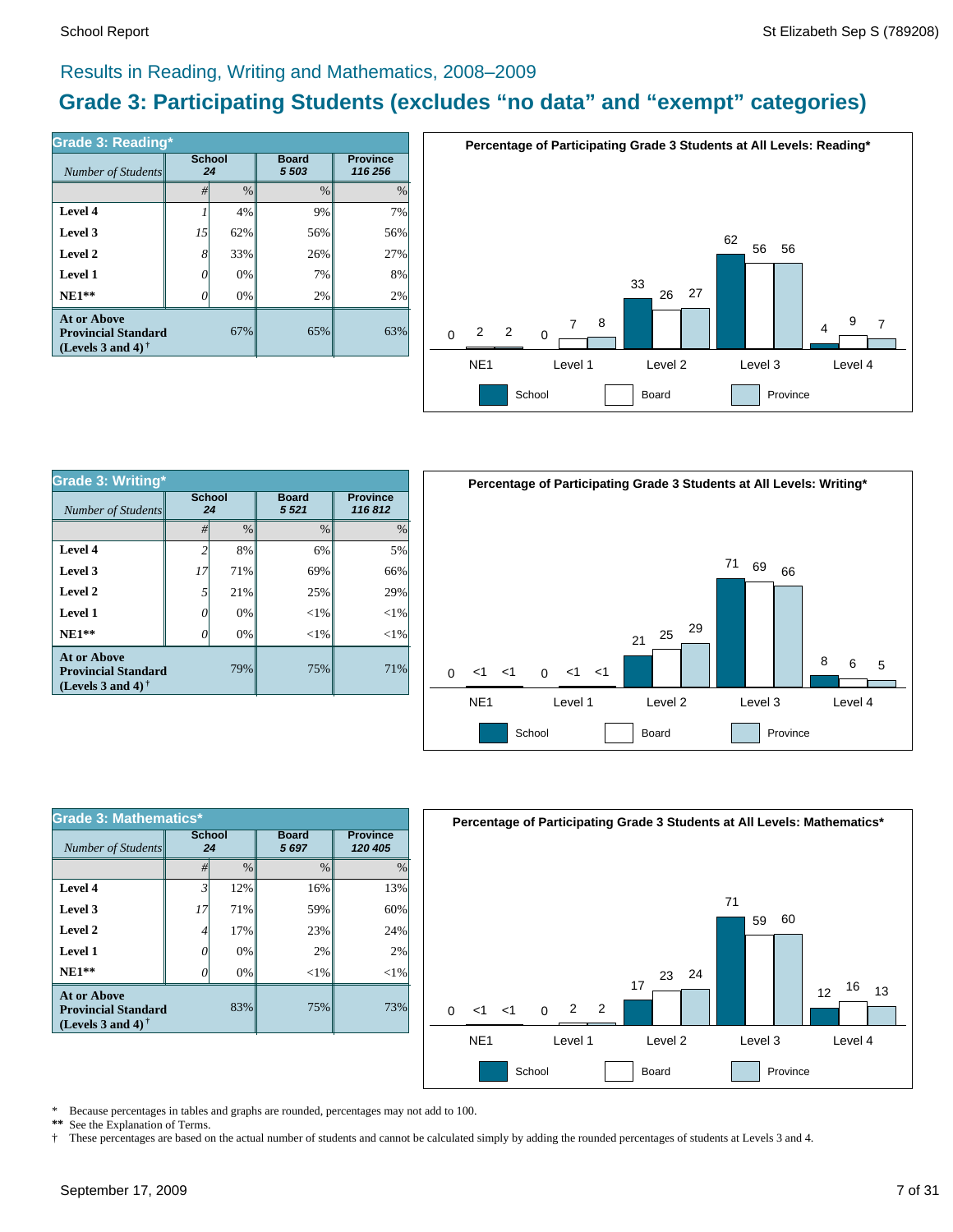## Results in Reading, Writing and Mathematics, 2008–2009

## **Grade 3: Gender††**

| Grade 3: School*                                                                                     |               |             |                |             |                      |             |  |  |
|------------------------------------------------------------------------------------------------------|---------------|-------------|----------------|-------------|----------------------|-------------|--|--|
|                                                                                                      | Reading       |             | <b>Writing</b> |             | <b>Mathematics</b>   |             |  |  |
| Number of Students                                                                                   | Female<br>N/R | Male<br>N/R | Female<br>N/R  | Male<br>N/R | <b>Female</b><br>N/R | Male<br>N/R |  |  |
| Level 4                                                                                              | N/R           | N/R         | N/R            | N/R         | N/R                  | N/R         |  |  |
| Level 3                                                                                              | N/R           | N/R         | N/R            | N/R         | N/R                  | N/R         |  |  |
| Level 2                                                                                              | N/R           | N/R         | N/R            | N/R         | N/R                  | N/R         |  |  |
| Level 1                                                                                              | N/R           | N/R         | N/R            | N/R         | N/R                  | N/R         |  |  |
| $NE1**$                                                                                              | N/R           | N/R         | N/R            | N/R         | N/R                  | N/R         |  |  |
| <i>Participating</i><br><i>Students</i>                                                              | N/R           | N/R         | N/R            | N/R         | N/R                  | N/R         |  |  |
| No Data                                                                                              | N/R           | N/R         | N/R            | N/R         | N/R                  | N/R         |  |  |
| Exempt                                                                                               | N/R           | N/R         | N/R            | N/R         | N/R                  | N/R         |  |  |
| <b>At or Above</b><br><b>Provincial Standard</b><br>(Levels 3 and 4) <sup><math>\dagger</math></sup> | N/R           | N/R         | N/R            | N/R         | N/R                  | N/R         |  |  |

| Grade 3: Board*                                                                |                       |                |                       |              |                    |               |  |
|--------------------------------------------------------------------------------|-----------------------|----------------|-----------------------|--------------|--------------------|---------------|--|
|                                                                                | Reading               |                | <b>Writing</b>        |              | <b>Mathematics</b> |               |  |
| Number of Students                                                             | <b>Female</b><br>2864 | Male<br>2 9 16 | <b>Female</b><br>2864 | Male<br>2916 | Female<br>2 969    | Male<br>2 991 |  |
| Level 4                                                                        | 10%                   | 7%             | 8%                    | 4%           | 15%                | 16%           |  |
| Level 3                                                                        | 56%                   | 51%            | 70%                   | 62%          | 58%                | 55%           |  |
| Level 2                                                                        | 24%                   | 27%            | 18%                   | 29%          | 22%                | 22%           |  |
| <b>Level 1</b>                                                                 | 5%                    | 8%             | ${<}1\%$              | ${<}1\%$     | 2%                 | 2%            |  |
| $NE1**$                                                                        | 1%                    | 2%             | 0%                    | ${<}1\%$     | ${<}1\%$           | ${<}1\%$      |  |
| Participating<br><i>Students</i>                                               | 96%                   | 94%            | 96%                   | 95%          | 96%                | 95%           |  |
| No Data                                                                        | 1%                    | 1%             | 1%                    | 1%           | 1%                 | 1%            |  |
| <b>Exempt</b>                                                                  | 3%                    | 5%             | 3%                    | 4%           | 3%                 | 4%            |  |
| <b>At or Above</b><br><b>Provincial Standard</b><br>(Levels 3 and 4) $\dagger$ | 66%                   | 58%            | 78%                   | 66%          | 73%                | 71%           |  |

| <b>Grade 3: Province*</b>                                                                            |                        |                           |                         |               |                  |                |  |                    |  |
|------------------------------------------------------------------------------------------------------|------------------------|---------------------------|-------------------------|---------------|------------------|----------------|--|--------------------|--|
|                                                                                                      |                        | <b>Writing</b><br>Reading |                         |               |                  |                |  | <b>Mathematics</b> |  |
| Number of Students                                                                                   | <b>Female</b><br>58888 | Male<br>62899             | <b>Female</b><br>58 889 | Male<br>62899 | Female<br>60 985 | Male<br>64 479 |  |                    |  |
| Level 4                                                                                              | 9%                     | 5%                        | 6%                      | 3%            | 12%              | 12%            |  |                    |  |
| Level 3                                                                                              | 56%                    | 51%                       | 69%                     | 58%           | 59%              | 56%            |  |                    |  |
| Level 2                                                                                              | 24%                    | 28%                       | 22%                     | 34%           | 23%              | 24%            |  |                    |  |
| Level 1                                                                                              | 6%                     | 8%                        | ${<}1\%$                | ${<}1\%$      | 2%               | 2%             |  |                    |  |
| $NE1**$                                                                                              | 1%                     | 2%                        | ${<}1\%$                | ${<}1\%$      | ${<}1\%$         | ${<}1\%$       |  |                    |  |
| <i>Participating</i><br><i>Students</i>                                                              | 97%                    | 94%                       | 97%                     | 95%           | 97%              | 95%            |  |                    |  |
| No Data                                                                                              | 1%                     | 1%                        | 1%                      | 1%            | 1%               | $1\%$          |  |                    |  |
| <b>Exempt</b>                                                                                        | 3%                     | 5%                        | 2%                      | 4%            | 2%               | $4\%$          |  |                    |  |
| <b>At or Above</b><br><b>Provincial Standard</b><br>(Levels 3 and 4) <sup><math>\dagger</math></sup> | 65%                    | 56%                       | 75%                     | 61%           | 72%              | 69%            |  |                    |  |

\* Because percentages in tables are rounded, percentages may not add to 100.<br>\*\* See the Explanation of Terms.

See the Explanation of Terms.

† These percentages are based on the actual number of students and cannot be calculated simply by adding the rounded percentages of students at Levels 3 and 4.<br>†† Results include only students for whom gender data were ava

†† Results include only students for whom gender data were available.





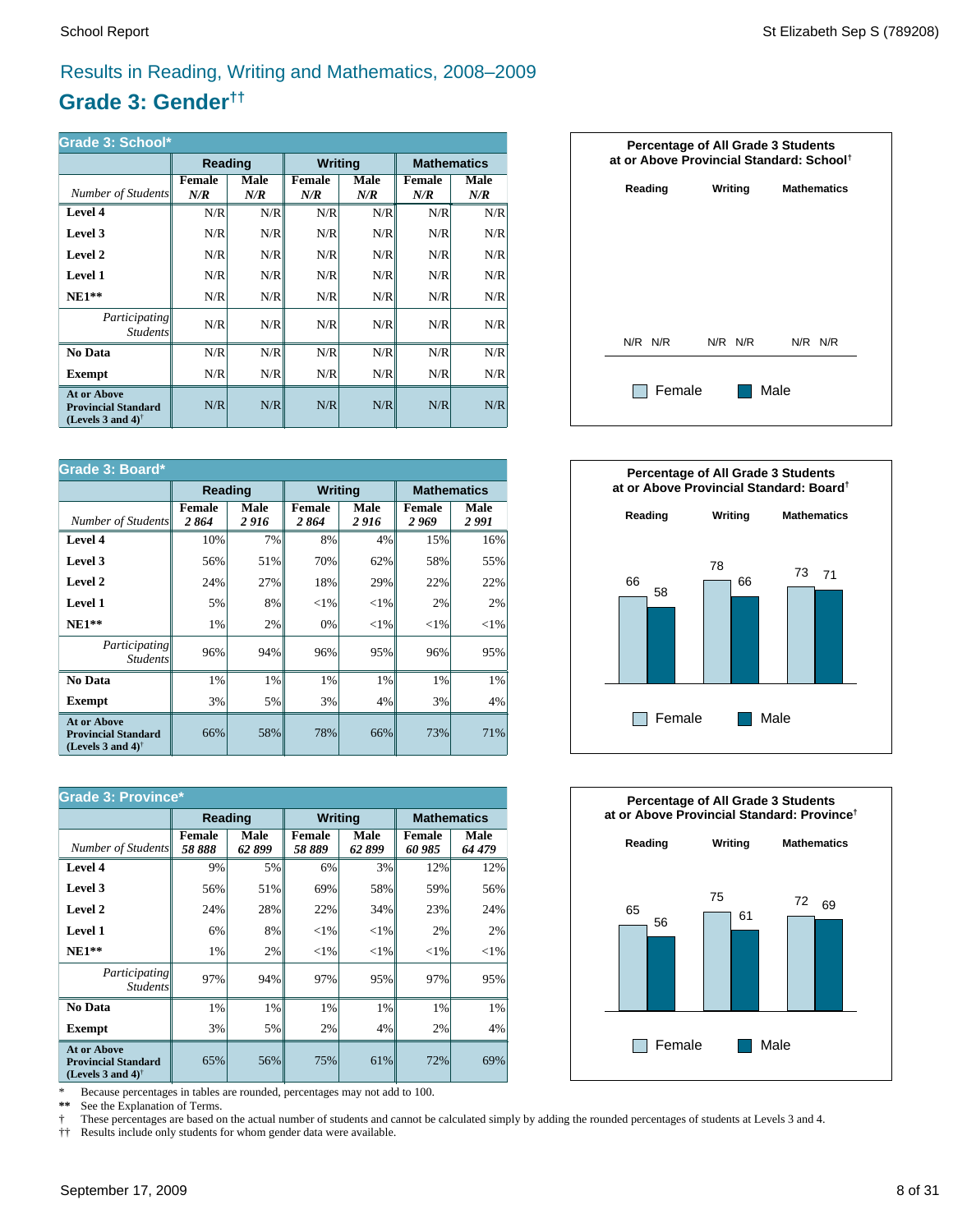## Assessments of Reading, Writing and Mathematics, Primary and Junior Divisions, 2008–2009 **Contextual Information: Grade 6\***

This information provides a context for interpreting the school's results.

| <b>Demographic Information</b>                        | <b>School</b>  |                | <b>Board</b> |            | <b>Province</b>                              |         |
|-------------------------------------------------------|----------------|----------------|--------------|------------|----------------------------------------------|---------|
| <b>Enrolment</b>                                      |                |                |              |            |                                              |         |
| Number of Grade 6 students                            |                | 21             |              | 6756       |                                              | 136 076 |
| Number of classes with Grade 6 students               |                |                |              | 395        |                                              | 8 2 8 5 |
| Number of schools with Grade 6 classes                |                | Not applicable |              | 169        |                                              | 3 2 16  |
|                                                       |                |                |              |            | Number Percent Number Percent Number Percent |         |
| <b>Gender</b>                                         |                |                |              |            |                                              |         |
| Female                                                | 11             | 52%            | 3 3 1 1      | 49%        | 66 276                                       | 49%     |
| Male                                                  | 10             | 48%            | 3 4 4 5      | 51%        | 69 800                                       | 51%     |
| Gender not specified                                  | $\theta$       | 0%             | 0            | 0%         | 0                                            | 0%      |
| <b>Student Status</b>                                 |                |                |              |            |                                              |         |
| English language learners**                           | $\mathfrak{Z}$ | 14%            | 711          | 11%        | 7538                                         | 6%      |
| Students with special needs (excluding gifted)**      | $\overline{4}$ | 19%            | 1037         | 15%        | 24 3 26                                      | 18%     |
| <b>Place of Birth</b>                                 |                |                |              |            |                                              |         |
| Born in Canada                                        | 14             | 67%            | 5 2 5 4      | 78%        | 118 305                                      | 87%     |
| Born outside Canada                                   | 7              | 33%            | 1491         | 22%        | 17592                                        | 13%     |
| In Canada less than one year                          | 0              | 0%             | 62           | 1%         | 768                                          | 1%      |
| In Canada one year or more but less than three years  | 1              | 5%             | 372          | 6%         | 2991                                         | 2%      |
| In Canada three years or more                         | 6              | 29%            | 1055         | 16%        | 12798                                        | 9%      |
| Language                                              |                |                |              |            |                                              |         |
| First language learned at home was other than English | $\overline{4}$ | 19%            | 2 2 4 9      | 33%        | 27824                                        | 20%     |
| <b>Year Student Entered Current School</b>            |                |                |              |            |                                              |         |
| Year of the assessment                                | 3              | 14%            | 758          | 11%        | 30 253                                       | 22%     |
| Year prior to the assessment                          | 1              | 5%             | 574          | 8%         | 13 485                                       | 10%     |
| 2 years prior to the assessment                       | 2              | 10%            | 506          | 7%         | 12 503                                       | 9%      |
| 3 or more years prior to the assessment               | 15             | 71%            | 4 906        | 73%        | 79 176                                       | 58%     |
| Data not available                                    | $\theta$       | $0\%$          | 12           | $<\!\!1\%$ | 659                                          | $<$ 1%  |
| <b>Year Student Entered Current Board</b>             |                |                |              |            |                                              |         |
| Year of the assessment                                | 2              | 10%            | 421          | 6%         | 9175                                         | 7%      |
| Year prior to the assessment                          | $\theta$       | 0%             | 295          | 4%         | 7907                                         | 6%      |
| 2 years prior to the assessment                       | 1              | 5%             | 280          | 4%         | 7896                                         | 6%      |
| 3 or more years prior to the assessment               | $18\,$         | 86%            | 5 7 3 1      | 85%        | 105 510                                      | 78%     |
| Data not available                                    | $\theta$       | $0\%$          | 29           | $<\!\!1\%$ | 5 5 8 8                                      | 4%      |

\* Contextual data pertaining to gender, student status, place of birth, language learned at home and year entered school and board are provided by schools and/or boards through the Student Data Collection process. Some data may be missing because they were not provided by the school or the board.

\*\* See the Explanation of Terms.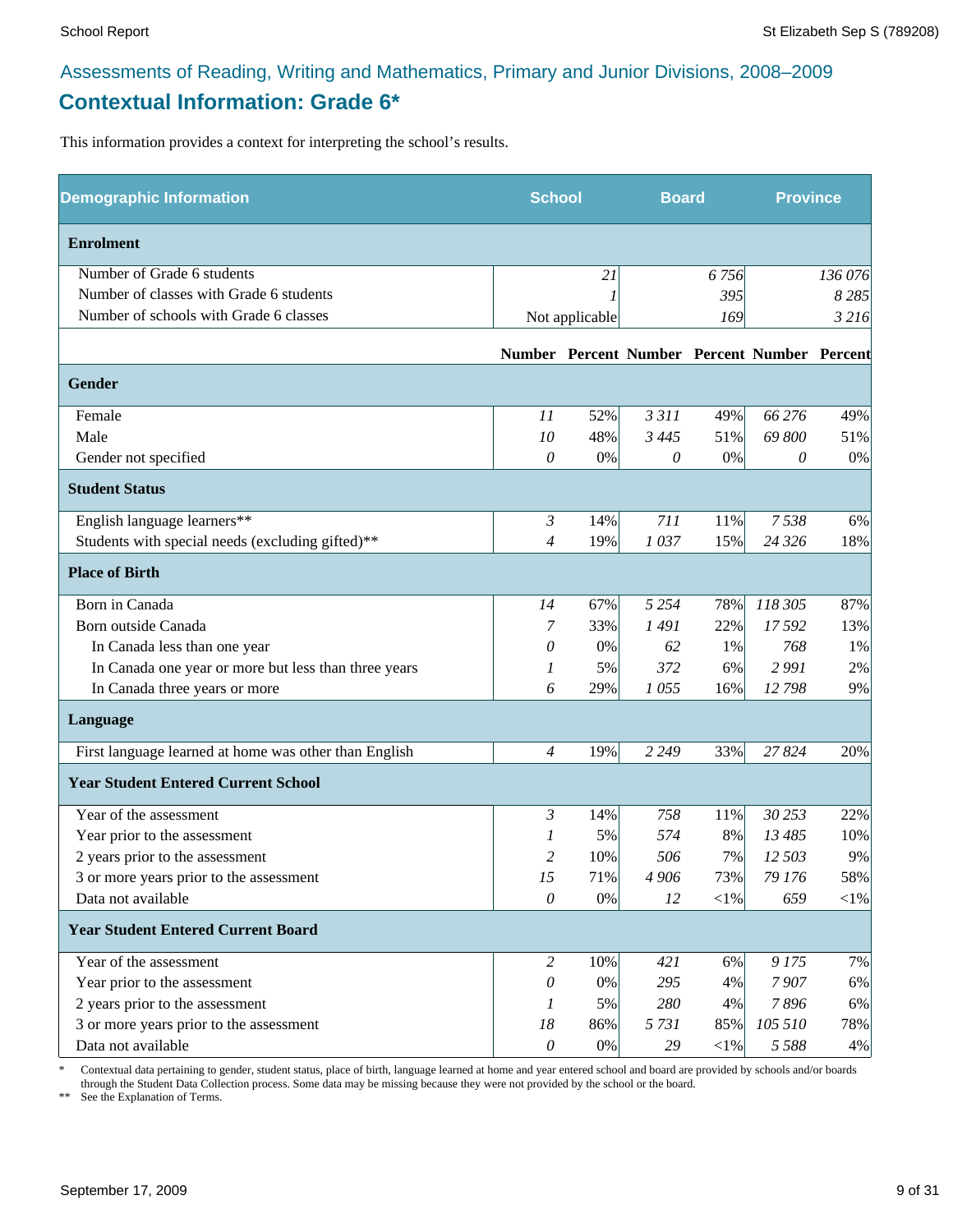*Number of Students* 

**Grade 6: Writing\***

**Exempt**  $\qquad$  0

*Number of Students 21*

**Grade 6: Mathematics\***

*Participating Students*

 **No Data**

**At or Above Provincial Standard (Levels 3 and 4) †**

 **NE1\*\* Level 1 Level 2 Level 3 Level 4**

### Results in Reading, Writing and Mathematics, 2008–2009 **Grade 6: All Students**

*#* % % %

**71%**

**Board** *6 756*

**95%**

**90%**

0% 0% 100% 0% 5% 5% 48% 43%

0% 0% 100% 0% 5% 0% 71% 24%

3% 1% 97%  $<$ 1%  $< 1\%$ 25% 60% 10%

**Board** *6 753*

**Province** *136 075*

**67%**

**Province** *136 075*

3% 1% 96%  $<$ 1%  $< 1%$ 29% 58% 9%

| <b>Grade 6: Reading*</b>                                                                                    |                     |               |                      |                            |  |  |  |
|-------------------------------------------------------------------------------------------------------------|---------------------|---------------|----------------------|----------------------------|--|--|--|
| Number of Students                                                                                          | <b>School</b><br>21 |               | <b>Board</b><br>6753 | <b>Province</b><br>136 069 |  |  |  |
|                                                                                                             | #                   | $\frac{0}{0}$ | $\frac{0}{0}$        | $\%$                       |  |  |  |
| Level 4                                                                                                     | 4                   | 19%           | 11%                  | 11%                        |  |  |  |
| Level 3                                                                                                     | 14                  | 67%           | 55%                  | 59%                        |  |  |  |
| Level 2                                                                                                     | $\overline{c}$      | 10%           | 23%                  | 22%                        |  |  |  |
| <b>Level 1</b>                                                                                              | 0                   | 0%            | 7%                   | 5%                         |  |  |  |
| $NE1**$                                                                                                     |                     | 5%            | 1%                   | $<$ 1%                     |  |  |  |
| Participating<br><b>Students</b>                                                                            | 21                  | 100%          | 97%                  | 96%                        |  |  |  |
| No Data                                                                                                     | 0                   | 0%            | 1%                   | 1%                         |  |  |  |
| <b>Exempt</b>                                                                                               | Ω                   | 0%            | 3%                   | 3%                         |  |  |  |
| <b>At or Above</b><br>86%<br><b>Provincial Standard</b><br>(Levels 3 and 4) <sup><math>\dagger</math></sup> |                     |               | 66%                  | 69%                        |  |  |  |

**School**

**School**







\* Because percentages in tables and graphs are rounded, and because graphs do not show all reporting categories, percentages may not add to 100.

**62%**

3% 1% 97%  $<$ 1% 7% 27% 48% 14%

**63%**

3% 1% 96%  $<$ 1% 6% 27% 49% 13%

**\*\*** See the Explanation of Terms.

**Exempt** *0* 

*Participating Students*

 **No Data**

**At or Above Provincial Standard (Levels 3 and 4) †**

 **NE1\*\* Level 1 Level 2 Level 3 Level 4**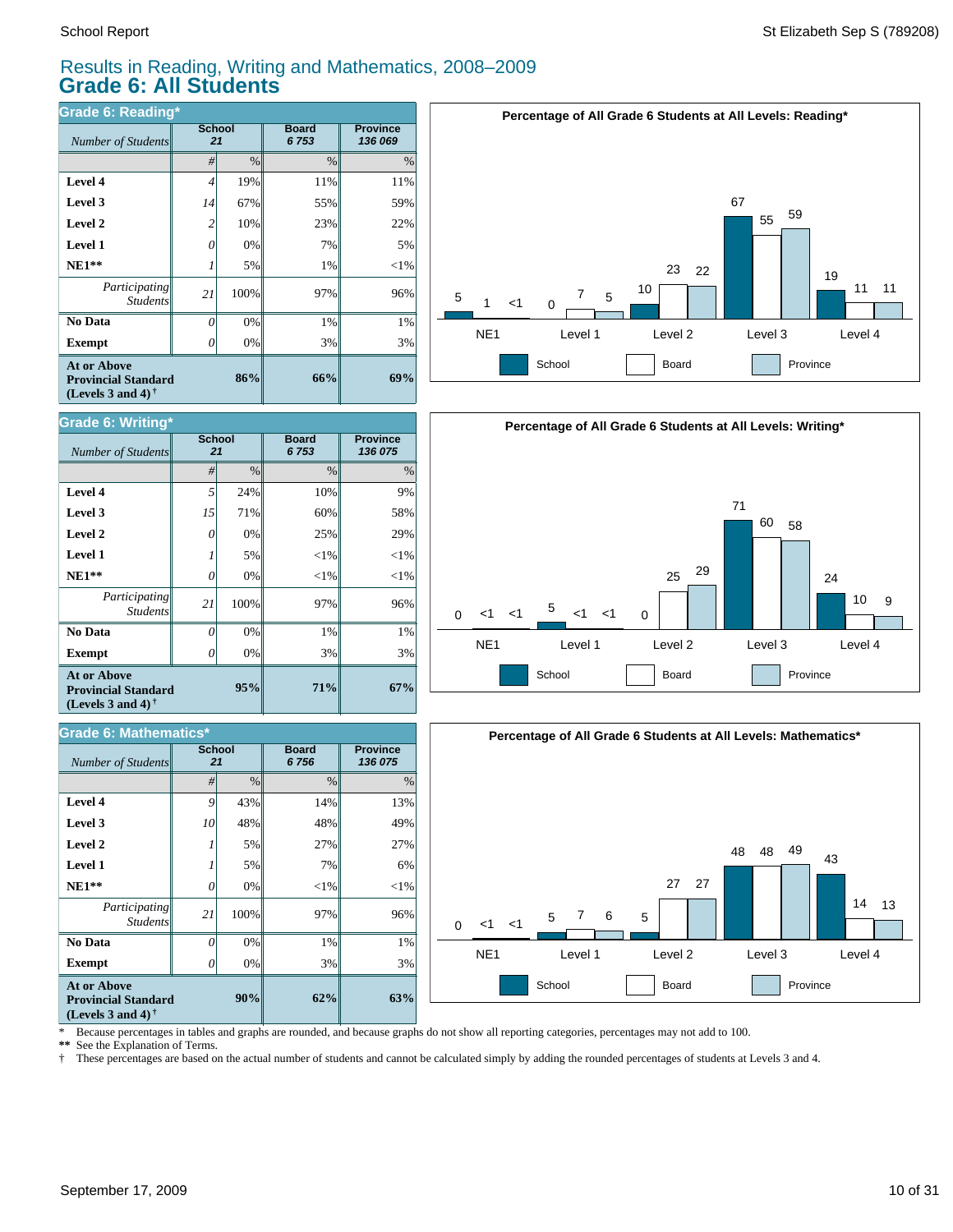### Results in Reading, Writing and Mathematics, 2008–2009

## **Grade 6: Participating Students (excludes "no data" and "exempt" categories)**

| Number of Students                                                             | Grade 6: Reading*<br><b>School</b><br>21 |      | <b>Board</b><br>6519 | <b>Province</b><br>131 173 |  |
|--------------------------------------------------------------------------------|------------------------------------------|------|----------------------|----------------------------|--|
|                                                                                | #                                        | $\%$ | $\%$                 | $\%$                       |  |
| Level 4                                                                        | 4                                        | 19%  | 11%                  | 11%                        |  |
| Level 3                                                                        | 14                                       | 67%  | 57%                  | 61%                        |  |
| Level 2                                                                        | $\overline{c}$                           | 10%  | 24%                  | 22%                        |  |
| Level 1                                                                        | G                                        | 0%   | 7%                   | 5%                         |  |
| $NE1**$                                                                        |                                          | 5%   | 1%                   | 1%                         |  |
| <b>At or Above</b><br><b>Provincial Standard</b><br>(Levels 3 and 4) $\dagger$ |                                          | 86%  | 68%                  | 72%                        |  |



| Grade 6: Writing*                                                              |                     |               |                        |               |  |  |  |
|--------------------------------------------------------------------------------|---------------------|---------------|------------------------|---------------|--|--|--|
| Number of Students                                                             | <b>School</b><br>21 |               | <b>Board</b><br>6 5 22 |               |  |  |  |
|                                                                                | #                   | $\frac{0}{0}$ | $\frac{0}{0}$          | $\frac{0}{0}$ |  |  |  |
| Level 4                                                                        | 5                   | 24%           | 11%                    | 9%            |  |  |  |
| Level 3                                                                        | 15                  | 71%           | 62%                    | 61%           |  |  |  |
| Level 2                                                                        | 0                   | 0%            | 26%                    | 30%           |  |  |  |
| Level 1                                                                        |                     | 5%            | $<$ 1%                 | $<$ 1%        |  |  |  |
| $NE1**$                                                                        | 0                   | 0%            | $<$ 1%                 | $<$ 1%        |  |  |  |
| <b>At or Above</b><br><b>Provincial Standard</b><br>(Levels 3 and 4) $\dagger$ |                     | 95%           | 73%                    | 70%           |  |  |  |



| Grade 6: Mathematics*                                                          |                     |               |                        |                            |  |  |  |
|--------------------------------------------------------------------------------|---------------------|---------------|------------------------|----------------------------|--|--|--|
| Number of Students                                                             | <b>School</b><br>21 |               | <b>Board</b><br>6 5 20 | <b>Province</b><br>130 902 |  |  |  |
|                                                                                | #                   | $\frac{0}{0}$ | $\frac{0}{0}$          | $\frac{0}{0}$              |  |  |  |
| Level 4                                                                        | 9                   | 43%           | 14%                    | 14%                        |  |  |  |
| Level 3                                                                        | 10                  | 48%           | 50%                    | 51%                        |  |  |  |
| Level 2                                                                        |                     | 5%            | 28%                    | 28%                        |  |  |  |
| Level 1                                                                        |                     | 5%            | 7%                     | 7%                         |  |  |  |
| $NE1**$                                                                        | 0                   | 0%            | $<$ 1%                 | $<$ 1%                     |  |  |  |
| At or Above<br>90%<br><b>Provincial Standard</b><br>(Levels 3 and 4) $\dagger$ |                     |               | 64%                    | 65%                        |  |  |  |



\* Because percentages in tables and graphs are rounded, percentages may not add to 100.<br>\*\* See the Explanation of Terms See the Explanation of Terms.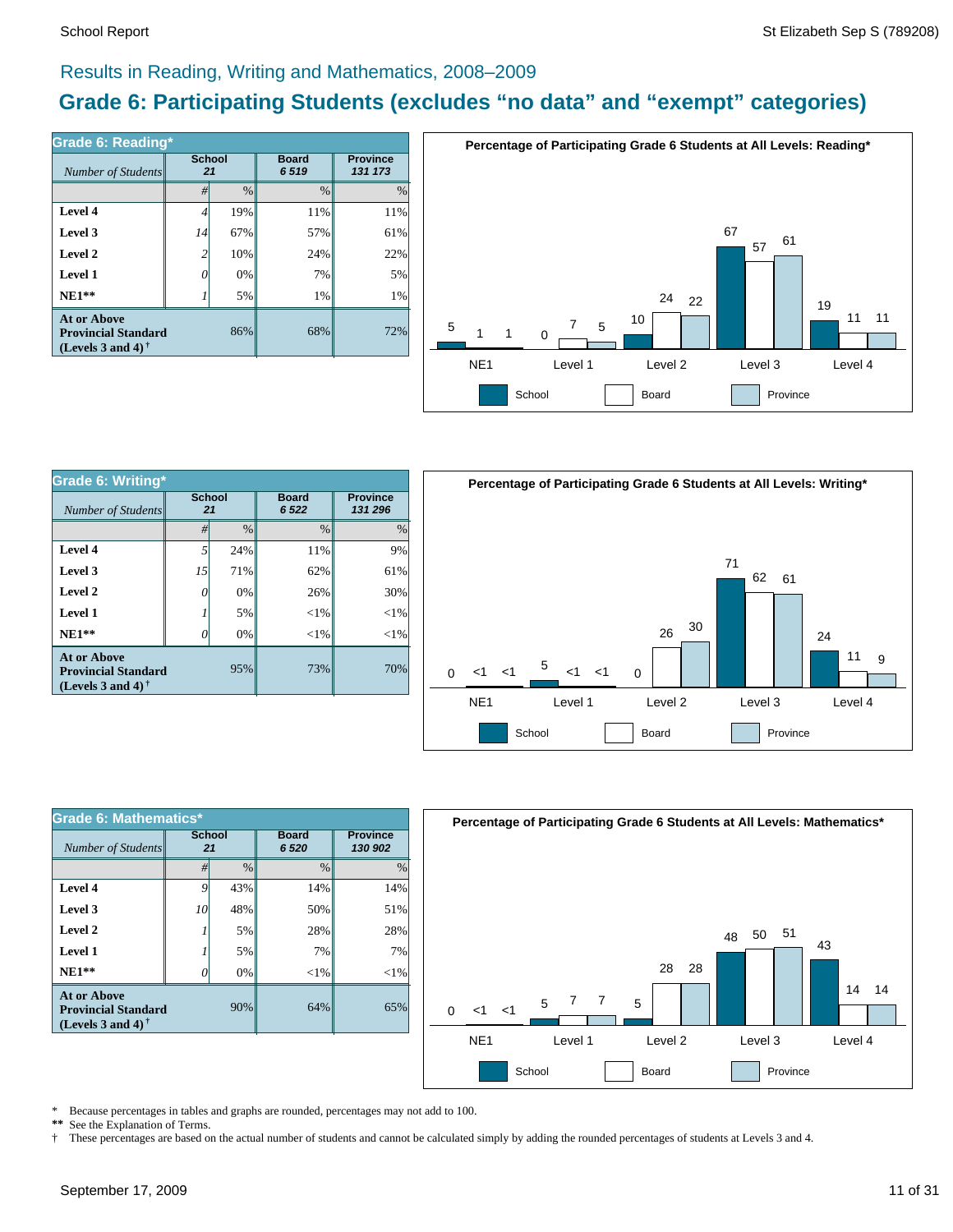## Results in Reading, Writing and Mathematics, 2008–2009

## **Grade 6: Gender††**

| Grade 6: School*                                                                                     |               |             |                |             |                      |             |  |  |
|------------------------------------------------------------------------------------------------------|---------------|-------------|----------------|-------------|----------------------|-------------|--|--|
|                                                                                                      | Reading       |             | <b>Writing</b> |             | <b>Mathematics</b>   |             |  |  |
| Number of Students                                                                                   | Female<br>N/R | Male<br>N/R | Female<br>N/R  | Male<br>N/R | <b>Female</b><br>N/R | Male<br>N/R |  |  |
| Level 4                                                                                              | N/R           | N/R         | N/R            | N/R         | N/R                  | N/R         |  |  |
| Level 3                                                                                              | N/R           | N/R         | N/R            | N/R         | N/R                  | N/R         |  |  |
| Level 2                                                                                              | N/R           | N/R         | N/R            | N/R         | N/R                  | N/R         |  |  |
| Level 1                                                                                              | N/R           | N/R         | N/R            | N/R         | N/R                  | N/R         |  |  |
| $NE1**$                                                                                              | N/R           | N/R         | N/R            | N/R         | N/R                  | N/R         |  |  |
| <i>Participating</i><br><i>Students</i>                                                              | N/R           | N/R         | N/R            | N/R         | N/R                  | N/R         |  |  |
| No Data                                                                                              | N/R           | N/R         | N/R            | N/R         | N/R                  | N/R         |  |  |
| Exempt                                                                                               | N/R           | N/R         | N/R            | N/R         | N/R                  | N/R         |  |  |
| <b>At or Above</b><br><b>Provincial Standard</b><br>(Levels 3 and 4) <sup><math>\dagger</math></sup> | N/R           | N/R         | N/R            | N/R         | N/R                  | N/R         |  |  |

| Grade 6: Board*                                                                                      |                       |                 |                       |                 |                          |                    |  |
|------------------------------------------------------------------------------------------------------|-----------------------|-----------------|-----------------------|-----------------|--------------------------|--------------------|--|
|                                                                                                      | Reading               |                 | <b>Writing</b>        |                 |                          | <b>Mathematics</b> |  |
| Number of Students                                                                                   | <b>Female</b><br>3310 | Male<br>3 4 4 3 | <b>Female</b><br>3310 | Male<br>3 4 4 3 | <b>Female</b><br>3 3 1 1 | Male<br>3445       |  |
| Level 4                                                                                              | 14%                   | 8%              | 15%                   | 6%              | 13%                      | 14%                |  |
| Level 3                                                                                              | 57%                   | 52%             | 64%                   | 56%             | 51%                      | 46%                |  |
| Level 2                                                                                              | 21%                   | 26%             | 17%                   | 33%             | 28%                      | 27%                |  |
| <b>Level 1</b>                                                                                       | 5%                    | 9%              | ${<}1\%$              | 1%              | 6%                       | 8%                 |  |
| $NE1**$                                                                                              | ${<}1\%$              | 1%              | ${<}1\%$              | ${<}1\%$        | ${<}1\%$                 | ${<}1\%$           |  |
| Participating<br><b>Students</b>                                                                     | 97%                   | 96%             | 97%                   | 96%             | 97%                      | 96%                |  |
| No Data                                                                                              | 1%                    | 1%              | 1%                    | 1%              | 1%                       | 1%                 |  |
| Exempt                                                                                               | 2%                    | 3%              | 2%                    | 3%              | 2%                       | 4%                 |  |
| <b>At or Above</b><br><b>Provincial Standard</b><br>(Levels 3 and 4) <sup><math>\dagger</math></sup> | 71%                   | 61%             | 80%                   | 62%             | 64%                      | 60%                |  |

| <b>Grade 6: Province*</b>                                                                            |                         |                |                         |                |                  |                    |  |
|------------------------------------------------------------------------------------------------------|-------------------------|----------------|-------------------------|----------------|------------------|--------------------|--|
|                                                                                                      | Reading                 |                | <b>Writing</b>          |                |                  | <b>Mathematics</b> |  |
| Number of Students                                                                                   | <b>Female</b><br>66 270 | Male<br>69 799 | <b>Female</b><br>66 275 | Male<br>69 800 | Female<br>66 275 | Male<br>69800      |  |
| Level 4                                                                                              | 14%                     | 8%             | 13%                     | 5%             | 13%              | 13%                |  |
| Level 3                                                                                              | 61%                     | 57%            | 65%                     | 52%            | 52%              | 47%                |  |
| Level 2                                                                                              | 19%                     | 24%            | 20%                     | 37%            | 27%              | 27%                |  |
| Level 1                                                                                              | 4%                      | 6%             | ${<}1\%$                | 1%             | 5%               | 7%                 |  |
| $NE1**$                                                                                              | ${<}1\%$                | 1%             | ${<}1\%$                | ${<}1\%$       | ${<}1\%$         | ${<}1\%$           |  |
| <i>Participating</i><br><i>Students</i>                                                              | 97%                     | 96%            | 97%                     | 96%            | 97%              | 95%                |  |
| No Data                                                                                              | 1%                      | 1%             | 1%                      | 1%             | 1%               | $1\%$              |  |
| <b>Exempt</b>                                                                                        | 2%                      | 4%             | 2%                      | 4%             | 2%               | $4\%$              |  |
| <b>At or Above</b><br><b>Provincial Standard</b><br>(Levels 3 and 4) <sup><math>\dagger</math></sup> | 75%                     | 64%            | 78%                     | 57%            | 64%              | 61%                |  |

\* Because percentages in tables are rounded, percentages may not add to 100.<br>\*\* See the Explanation of Terms.

See the Explanation of Terms.

† These percentages are based on the actual number of students and cannot be calculated simply by adding the rounded percentages of students at Levels 3 and 4.<br>†† Results include only students for whom gender data were ava

†† Results include only students for whom gender data were available.





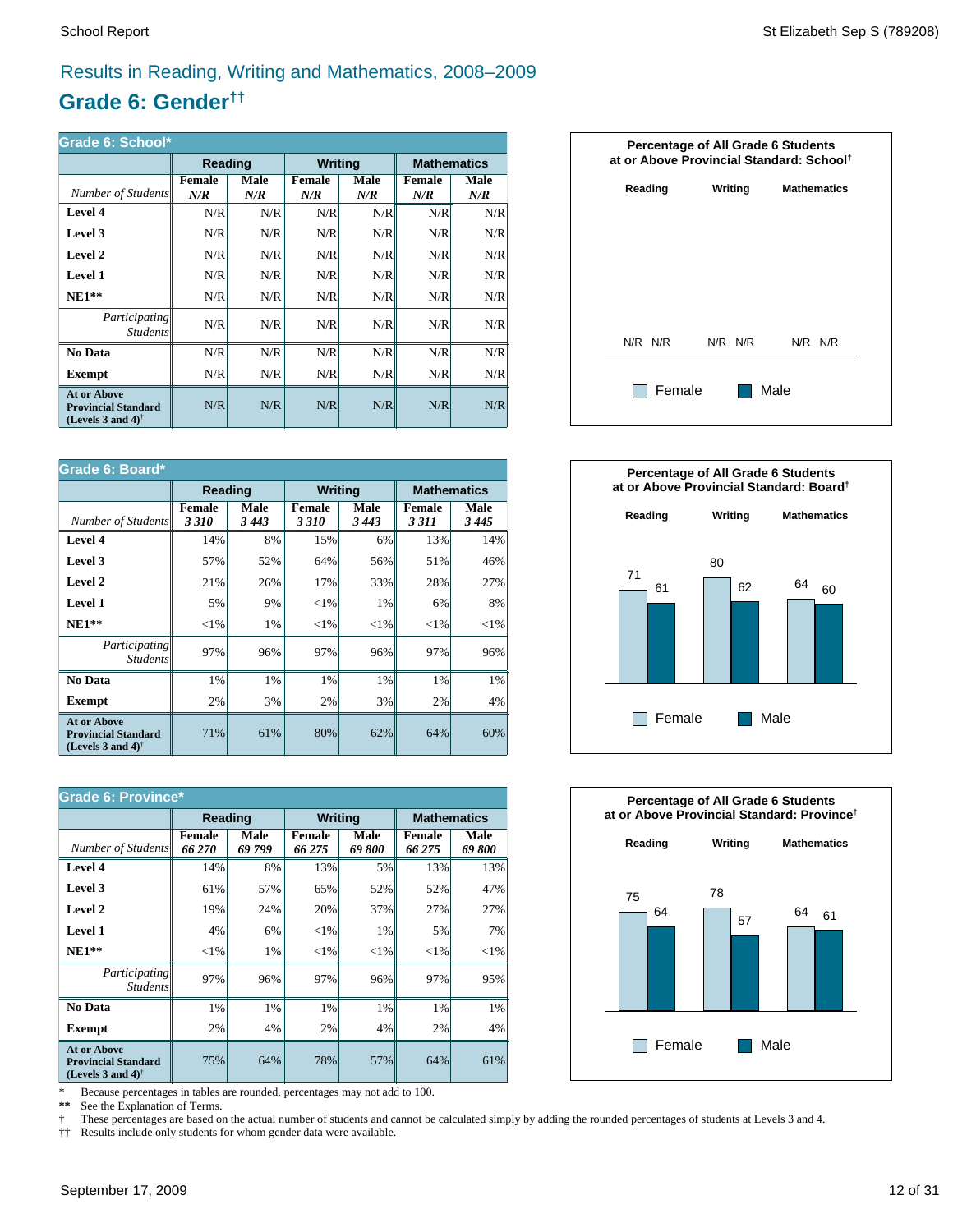## **Contextual Information over Time: Grade 3\*** Assessments of Reading, Writing and Mathematics, Primary and Junior Divisions, 2008–2009

This information provides a context for interpreting the school's results over the past five years.

| <b>Grade 3</b>                                        | 2004-2005               | 2005-2006 | 2006-2007 | 2007-2008 | 2008-2009 |
|-------------------------------------------------------|-------------------------|-----------|-----------|-----------|-----------|
| <b>Enrolment</b>                                      |                         |           |           |           |           |
| Number of students                                    | 28                      | 20        | 25        | 13        | 24        |
| <b>Participation in the Assessment</b>                |                         |           |           |           |           |
| Reading <sup>†</sup>                                  | 79%                     | 100%      | 96%       | 100%      | 100%      |
| Writing <sup>†</sup>                                  | 79%                     | 100%      | 96%       | 100%      | 100%      |
| Mathematics <sup>†</sup>                              | 82%                     | 100%      | 96%       | 100%      | 100%      |
| <b>Gender</b>                                         |                         |           |           |           |           |
| Female                                                | 39%                     | 45%       | 56%       | 54%       | 58%       |
| Male                                                  | 61%                     | 55%       | 44%       | 46%       | 42%       |
| <b>Student Status</b>                                 |                         |           |           |           |           |
| English language learners**                           | 11%                     | 5%        | 20%       | 0%        | 4%        |
| Students with special needs (excluding gifted)**      | 4%                      | 15%       | 4%        | 23%       | 21%       |
| <b>Place of Birth</b>                                 |                         |           |           |           |           |
| Born in Canada                                        | 61%                     | 80%       | 68%       | 100%      | 83%       |
| Born outside Canada                                   | 39%                     | 20%       | 32%       | 0%        | 17%       |
| In Canada less than one year                          | 11%                     | 5%        | 4%        | 0%        | 0%        |
| In Canada one year or more but less than three years  | 7%                      | 0%        | 16%       | 0%        | 4%        |
| In Canada three years or more                         | 18%                     | 15%       | 12%       | 0%        | 12%       |
| Language                                              |                         |           |           |           |           |
| First language learned at home was other than English | 50%                     | 20%       | 32%       | 0%        | 8%        |
| <b>Year Student Entered Current School</b>            |                         |           |           |           |           |
| Year of the assessment                                |                         | 25%       | 8%        | 0%        | 12%       |
| Year prior to the assessment                          | Data not                | 5%        | 24%       | 0%        | 8%        |
| 2 years prior to the assessment                       | collected <sup>††</sup> | 20%       | 28%       | 0%        | 12%       |
| 3 or more years prior to the assessment               |                         | 50%       | 40%       | 100%      | 67%       |
| Data not available                                    |                         | 0%        | 0%        | 0%        | $0\%$     |

\* Contextual data pertaining to gender, student status, place of birth, language learned at home and year entered school are provided by schools and/or boards through

the Student Data Collection process. Some data may be missing because they were not provided by the school or the board. Some French Immersion students do not write all components of the assessment in Grade 3; the numbers shown reflect those students who were expected to write each

component as determined by the French Immersion participation option selected by boards.

\*\* See the Explanation of Terms.

†† The question related to student mobility changed in 2005–2006.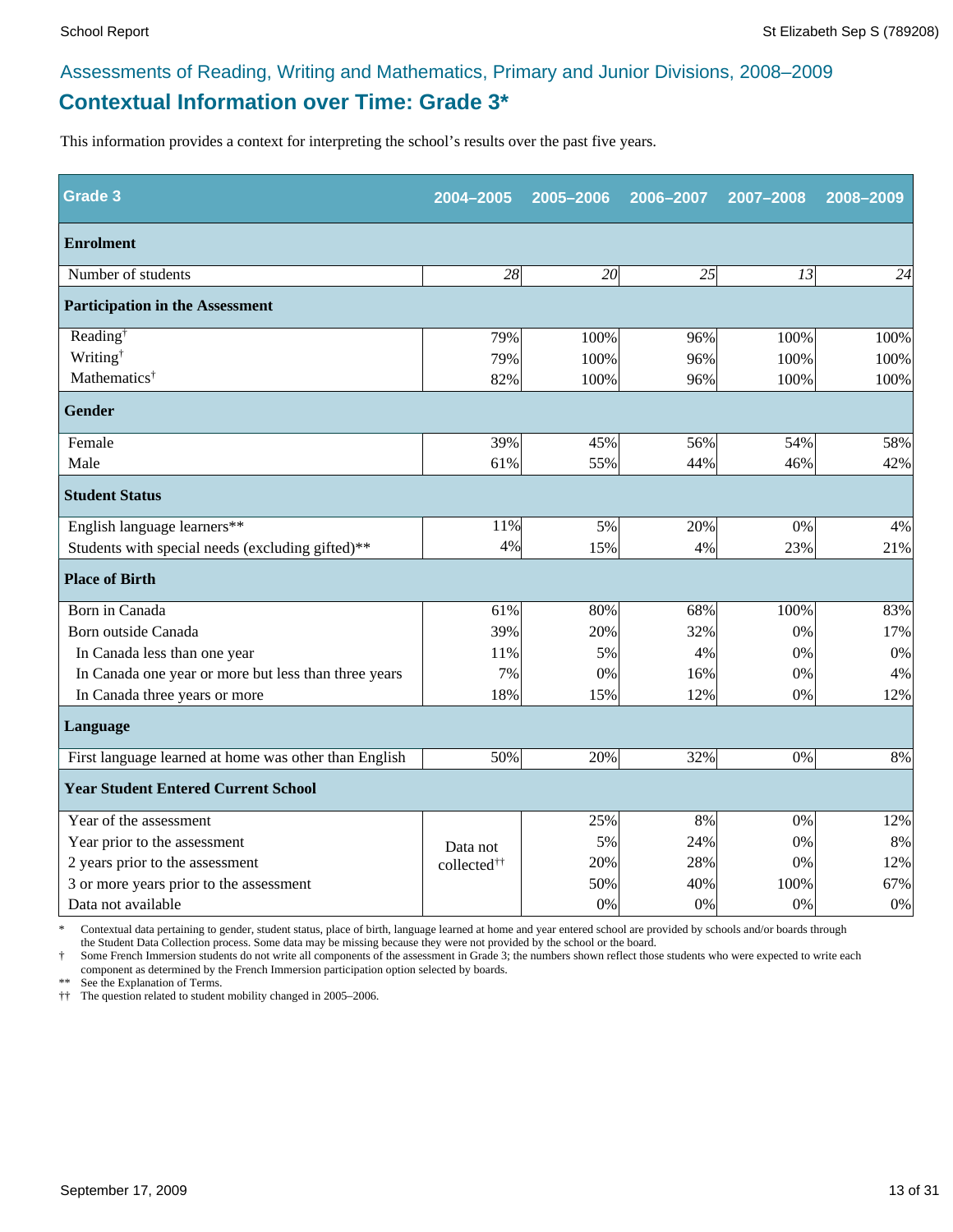## **Grade 3: Reading** Results over Time, 2005–2006 to 2008–2009\*

| <b>Grade 3 Reading: School*</b>                                  |             |             |             |             |  |  |  |
|------------------------------------------------------------------|-------------|-------------|-------------|-------------|--|--|--|
| Year                                                             | $'05 - '06$ | $'06 - '07$ | $'07 - '08$ | $'08 - '09$ |  |  |  |
| Number of<br><b>Students</b>                                     | 20          | 25          | N/R         | 24          |  |  |  |
| Level 4                                                          | 10%         | 0%          | N/R         | 4%          |  |  |  |
| Level 3                                                          | 85%         | 36%         | N/R         | 62%         |  |  |  |
| Level 2                                                          | 5%          | 48%         | N/R         | 33%         |  |  |  |
| Level 1                                                          | 0%          | 8%          | N/R         | 0%          |  |  |  |
| $NE1**$                                                          | 0%          | 4%          | N/R         | 0%          |  |  |  |
| Participating<br><b>Students</b>                                 | 100%        | 96%         | N/R         | 100%        |  |  |  |
| No Data                                                          | 0%          | 0%          | N/R         | 0%          |  |  |  |
| <b>Exempt</b>                                                    | 0%          | 4%          | N/R         | 0%          |  |  |  |
| <b>At or Above</b><br>Provincial<br><b>Standard</b> <sup>†</sup> | 95%         | 36%         | N/R         | 67%         |  |  |  |



# **Percentage of All Grade 3 Students at All Levels in Reading: Board\*** NE1 Level 1 Level 2 Level 3 Level 4 1 2005–2006 2006–2007 2007–2008 2008–2009 <sup>2</sup> <sup>1</sup> <sup>2</sup> <sup>6</sup> <sup>7</sup> <sup>7</sup> <sup>7</sup> 24 25 25 25 55 52 54 54 7 8 9 8



Refer to the EQAO Web site (www.eqao.com) for data from previous years.

\* Because percentages in tables and graphs are rounded, and because graphs do not show all reporting categories, percentages may not add to 100.

**\*\*** See the Explanation of Terms.

† These percentages are based on the actual number of students and cannot be calculated simply by adding the rounded percentages of students at Levels 3 and 4.

### **No Data**  $\begin{array}{|c|c|c|c|c|} \hline \textbf{0} & 2\% & 1\% & 1\% \hline \end{array}$ *Participating* 94% 95% 95% 95% *Student*

Student.

**Grade 3 Reading: Board\***

| At or Above<br><b>Provincial</b><br>Standard <sup>†</sup> | ናን% | 60%  |  |  |  |  |  |  |
|-----------------------------------------------------------|-----|------|--|--|--|--|--|--|
| <b>Grade 3 Reading: Province*</b>                         |     |      |  |  |  |  |  |  |
| $\cdots$                                                  |     | $-1$ |  |  |  |  |  |  |

**Exempt**  $\begin{vmatrix} 4\% & 4\% \end{vmatrix}$  4% 4% 4%

**NE1\*\***  $\begin{vmatrix} 1\% & 2\% \end{vmatrix}$  1% 2% 2% **Level 1** 6% 7% 7% 7% 7% **Level 2**  $\begin{array}{|c|c|c|c|} \hline \end{array}$  24% 25% 25% 25% **Level 3 1** 55% 52% 54% 54% **Level 4** 7% 8% 9% 8% *6 366 6 083 6 161 5 780 Number of*

**Year '05–'06 '06–'07 '07–'08 '08–'09**

| Year                                                                    | $'05 - '06$ | '06-'07 | '07-'08 | '08-'09 |
|-------------------------------------------------------------------------|-------------|---------|---------|---------|
| Number of<br><b>Students</b>                                            | 129 630     | 127 618 | 125 088 | 121 787 |
| Level 4                                                                 | 6%          | 6%      | 8%      | 7%      |
| Level 3                                                                 | 56%         | 55%     | 53%     | 53%     |
| Level 2                                                                 | 24%         | 25%     | 26%     | 26%     |
| Level 1                                                                 | 6%          | 6%      | 7%      | 7%      |
| $NE1**$                                                                 | 1%          | 2%      | 2%      | 2%      |
| Participating<br><b>Students</b>                                        | 94%         | 95%     | 95%     | 95%     |
| No Data                                                                 | 1%          | 1%      | 1%      | 1%      |
| <b>Exempt</b>                                                           | 5%          | 4%      | 4%      | 4%      |
| <b>At or Above</b><br><b>Provincial</b><br><b>Standard</b> <sup>†</sup> | 62%         | 62%     | 61%     | 61%     |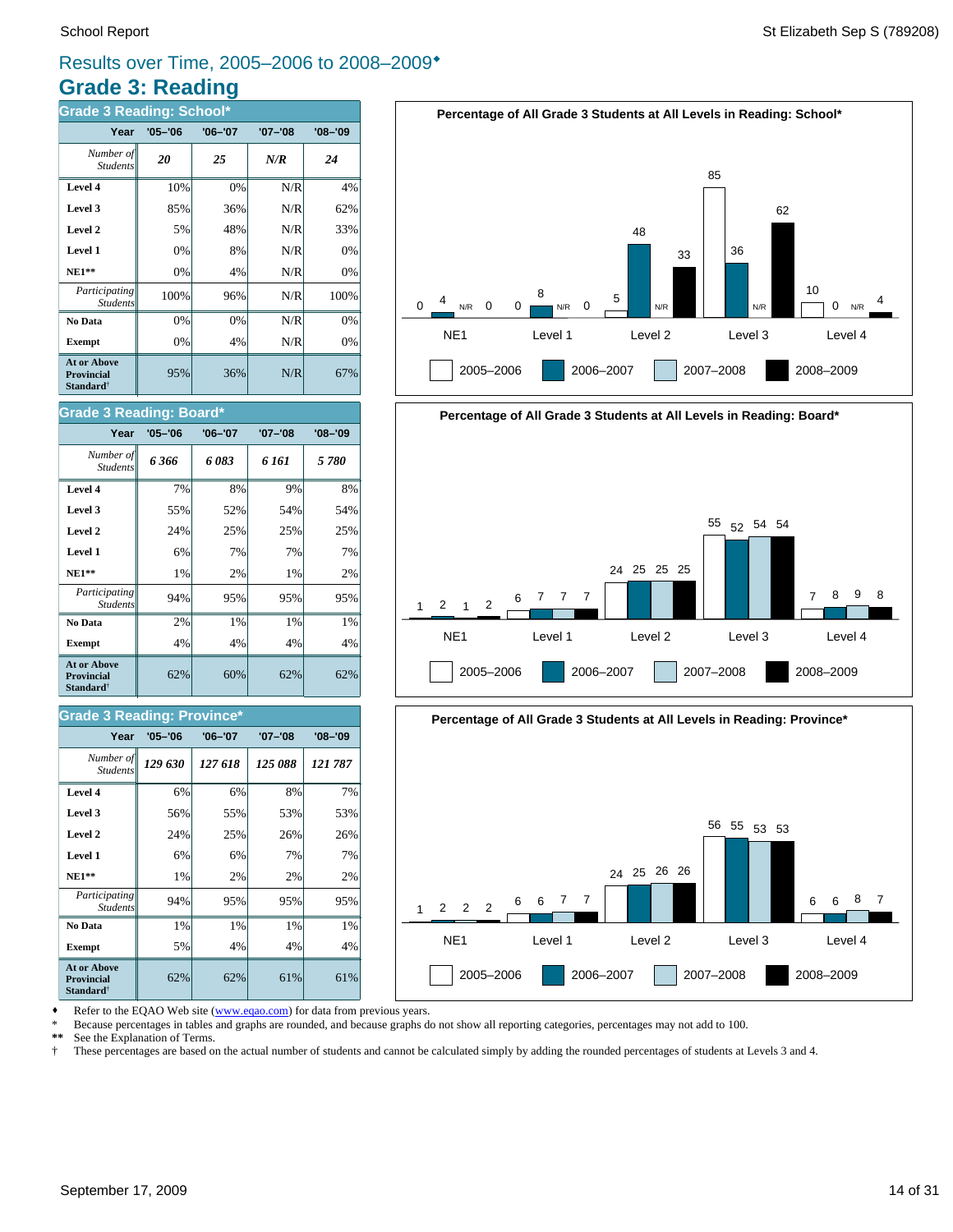## **Grade 3: Writing** Results over Time, 2005–2006 to 2008–2009\*

| <b>Grade 3 Writing: School*</b>                                         |             |             |             |             |  |  |  |
|-------------------------------------------------------------------------|-------------|-------------|-------------|-------------|--|--|--|
| Year                                                                    | $'05 - '06$ | $'06 - '07$ | $'07 - '08$ | $'08 - '09$ |  |  |  |
| Number of<br><b>Students</b>                                            | 20          | 25          | N/R         | 24          |  |  |  |
| Level 4                                                                 | 15%         | 4%          | N/R         | 8%          |  |  |  |
| Level 3                                                                 | 85%         | 72%         | N/R         | 71%         |  |  |  |
| Level 2                                                                 | 0%          | 20%         | N/R         | 21%         |  |  |  |
| Level 1                                                                 | 0%          | 0%          | N/R         | 0%          |  |  |  |
| <b>NE1**</b>                                                            | 0%          | 0%          | N/R         | 0%          |  |  |  |
| Participating<br><b>Students</b>                                        | 100%        | 96%         | N/R         | 100%        |  |  |  |
| No Data                                                                 | 0%          | 0%          | N/R         | 0%          |  |  |  |
| <b>Exempt</b>                                                           | 0%          | 4%          | N/R         | 0%          |  |  |  |
| <b>At or Above</b><br><b>Provincial</b><br><b>Standard</b> <sup>†</sup> | 100%        | 76%         | N/R         | 79%         |  |  |  |

### School Report St Elizabeth Sep S (789208)



# **Percentage of All Grade 3 Students at All Levels in Writing: Board\*** NE1 Level 1 Level 2 Level 3 Level 4  $<1$ 2005–2006 2006–2007 2007–2008 2008–2009  $1 < 1 < 1 < 1 < 1 < 1 < 1$ 24 25 25 24 <sup>61</sup> <sup>61</sup> <sup>63</sup> <sup>66</sup> 8 8 7 6



Refer to the EQAO Web site (www.eqao.com) for data from previous years.

**Exempt**  $\begin{vmatrix} 5\% & 4\% \end{vmatrix}$  3% 3% **No Data**  $\begin{array}{|c|c|c|c|} \hline \textbf{No Data} & 1\% & 1\% & 1\% \hline \end{array}$ *Participating* 94% 95% 96% 96%

**NE1\*\***  $\| \le 1\% \| \le 1\% \| \le 1\% \| \le 1\%$  **Level 1** <1% <1% <1% <1% **Level 2**  $\begin{vmatrix} 2.9\% & 30\% & 29\% \end{vmatrix}$  29% 28% **Level 3**  $\begin{vmatrix} 58\% & 58\% \end{vmatrix}$  61% 63% **Level 4**  $\begin{vmatrix} 6\% & 6\% \end{vmatrix}$  6% 5% 4%

64% 64% 66% 68%

70% 69% 70% 72%

**Exempt**  $\begin{array}{|c|c|c|c|} \hline \end{array}$  4% 4% 4% 4% 3% **No Data**  $\begin{array}{|c|c|c|c|} \hline \textbf{No Data} & 2\% & 1\% & 1\% \hline \end{array}$ *Participating* 94% 95% 95% 96%

*129 630 127 618 125 088 121 788 Number of*

**Year '05–'06 '06–'07 '07–'08 '08–'09**

 **NE1\*\*** <1% 1% <1% <1% **Level 1**  $\left| \begin{array}{c} | & | & | \leq 1\% & | & | \leq 1\% & | \leq 1\% & | \end{array} \right|$ **Level 2**  $\begin{vmatrix} 24\% & 25\% \end{vmatrix}$  25% 24% **Level 3**  $\begin{vmatrix} 61\% & 61\% \end{vmatrix}$  63% 66% **Level 4** 8% 8% 7% 6% *6 366 6 083 6 161 5 780 Number of*

**Year '05–'06 '06–'07 '07–'08 '08–'09**

Students

**At or Above Provincial Standard**†

Student.

**Grade 3 Writing: Board\***

\* Because percentages in tables and graphs are rounded, and because graphs do not show all reporting categories, percentages may not add to 100.

**\*\*** See the Explanation of Terms.

*Student* 

**At or Above Provincial Standard**†

*Students*

**Grade 3 Writing: Province\***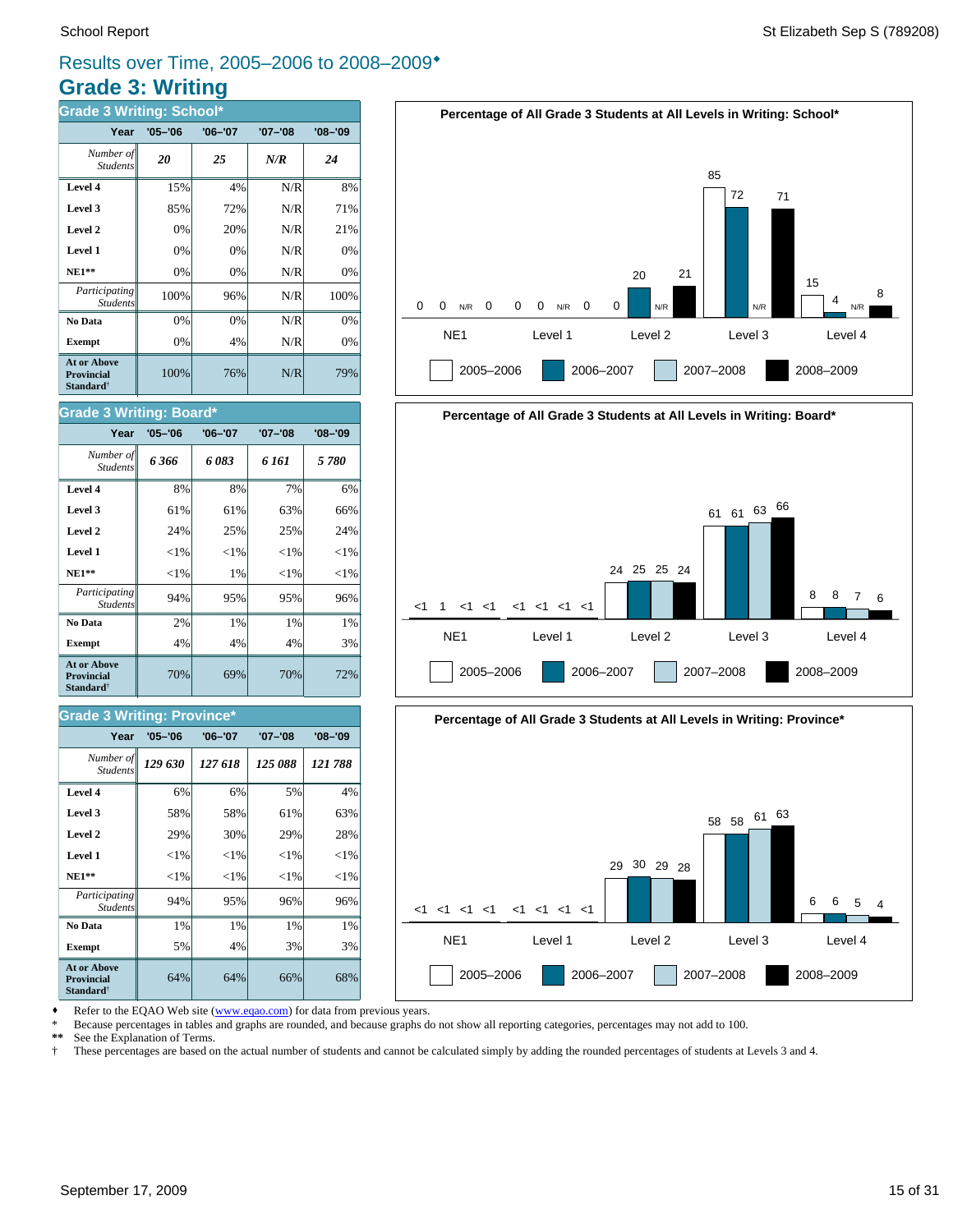## **Grade 3: Mathematics** Results over Time, 2005–2006 to 2008–2009\*

| <b>Grade 3 Mathematics: School*</b>                              |             |             |         |             |  |  |  |
|------------------------------------------------------------------|-------------|-------------|---------|-------------|--|--|--|
| Year                                                             | $'05 - '06$ | $'06 - '07$ | '07–'08 | $'08 - '09$ |  |  |  |
| Number of<br><b>Students</b>                                     | 20          | 25          | N/R     | 24          |  |  |  |
| Level 4                                                          | 25%         | 8%          | N/R     | 12%         |  |  |  |
| Level 3                                                          | 75%         | 52%         | N/R     | 71%         |  |  |  |
| Level 2                                                          | 0%          | 36%         | N/R     | 17%         |  |  |  |
| Level 1                                                          | 0%          | 0%          | N/R     | 0%          |  |  |  |
| $NE1**$                                                          | 0%          | $0\%$       | N/R     | 0%          |  |  |  |
| Participating<br><b>Students</b>                                 | 100%        | 96%         | N/R     | 100%        |  |  |  |
| No Data                                                          | 0%          | 0%          | N/R     | 0%          |  |  |  |
| <b>Exempt</b>                                                    | 0%          | 4%          | N/R     | 0%          |  |  |  |
| <b>At or Above</b><br>Provincial<br><b>Standard</b> <sup>†</sup> | 100%        | 60%         | N/R     | 83%         |  |  |  |

| <b>Grade 3 Mathematics: Board*</b>                                      |             |             |             |             |  |  |  |
|-------------------------------------------------------------------------|-------------|-------------|-------------|-------------|--|--|--|
| Year                                                                    | $'05 - '06$ | $'06 - '07$ | $'07 - '08$ | $'08 - '09$ |  |  |  |
| Number of<br><b>Students</b>                                            | 6.501       | 6 243       | 6.305       | 5960        |  |  |  |
| Level 4                                                                 | 13%         | 13%         | 13%         | 15%         |  |  |  |
| Level 3                                                                 | 54%         | 55%         | 55%         | 56%         |  |  |  |
| Level 2                                                                 | 25%         | 24%         | 24%         | 22%         |  |  |  |
| Level 1                                                                 | 2%          | 3%          | 3%          | 2%          |  |  |  |
| <b>NE1**</b>                                                            | ${<}1\%$    | ${<}1\%$    | ${<}1\%$    | ${<}1\%$    |  |  |  |
| Participating<br><b>Students</b>                                        | 94%         | 95%         | 95%         | 96%         |  |  |  |
| No Data                                                                 | 2%          | 1%          | 1%          | 1%          |  |  |  |
| <b>Exempt</b>                                                           | 4%          | 4%          | 4%          | 3%          |  |  |  |
| <b>At or Above</b><br><b>Provincial</b><br><b>Standard</b> <sup>†</sup> | 66%         | 68%         | 68%         | 72%         |  |  |  |

### **Grade 3 Mathematics: Province\***

| Year                                                                    | $'05 - '06$ | $'06 - '07$ | $'07 - '08$ | $'08 - '09$ |
|-------------------------------------------------------------------------|-------------|-------------|-------------|-------------|
| Number of<br><b>Students</b>                                            | 132 782     | 130 996     | 128 659     | 125 464     |
| Level 4                                                                 | 11%         | 11%         | 12%         | 12%         |
| Level 3                                                                 | 57%         | 57%         | 56%         | 58%         |
| Level 2                                                                 | 23%         | 24%         | 25%         | 23%         |
| Level 1                                                                 | 3%          | 3%          | 3%          | 2%          |
| $NE1**$                                                                 | ${<}1\%$    | ${<}1\%$    | ${<}1\%$    | ${<}1\%$    |
| Participating<br><b>Students</b>                                        | 95%         | 95%         | 96%         | 96%         |
| No Data                                                                 | 1%          | 1%          | 1%          | 1%          |
| <b>Exempt</b>                                                           | 4%          | 3%          | 3%          | 3%          |
| <b>At or Above</b><br><b>Provincial</b><br><b>Standard</b> <sup>†</sup> | 68%         | 69%         | 68%         | 70%         |







Refer to the EQAO Web site (www.eqao.com) for data from previous years.

\* Because percentages in tables and graphs are rounded, and because graphs do not show all reporting categories, percentages may not add to 100.<br>\*\* See the Explanation of Terms

\*\* See the Explanation of Terms.<br><sup>†</sup> These percentages are based on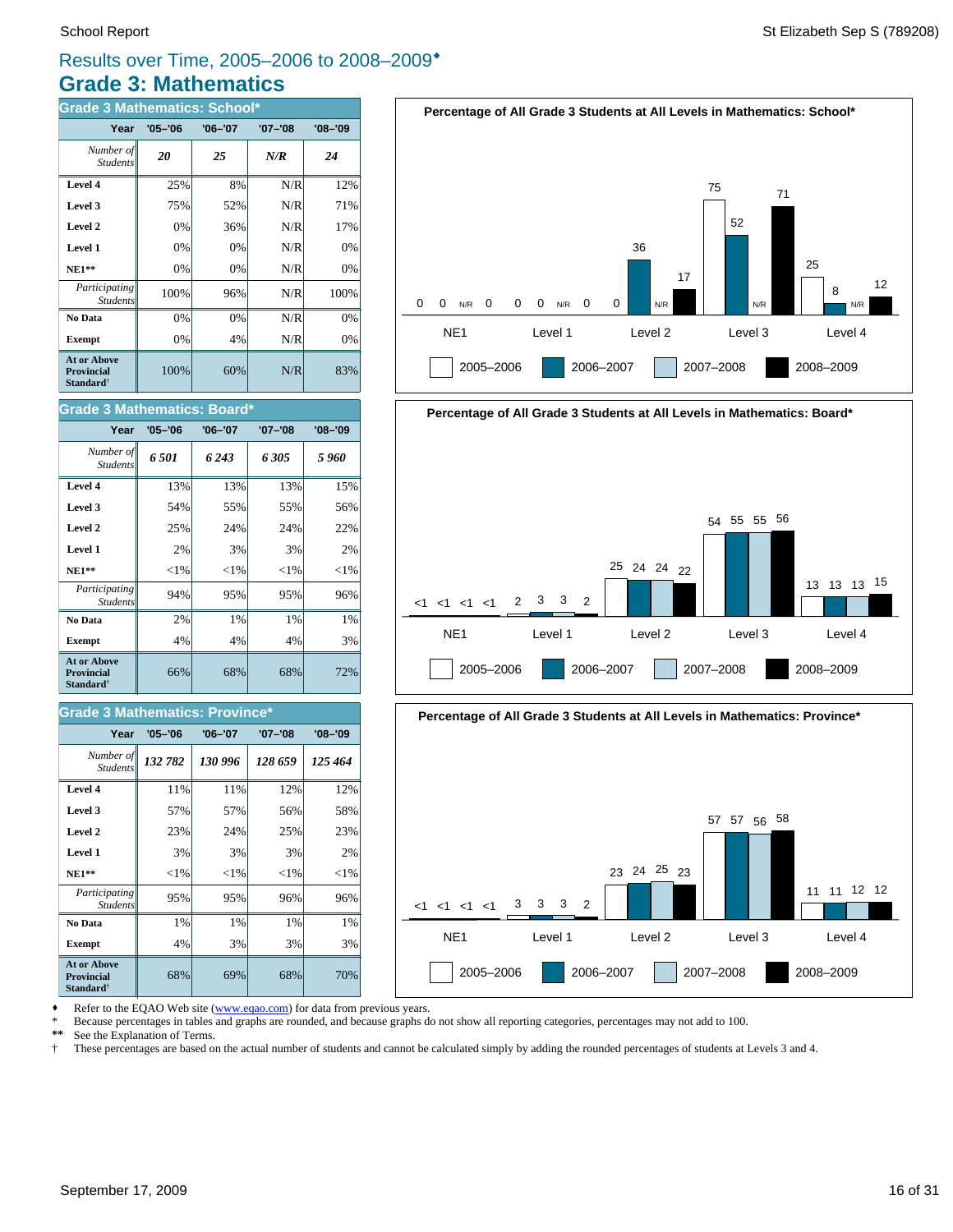## **Contextual Information over Time: Grade 6\*** Assessments of Reading, Writing and Mathematics, Primary and Junior Divisions, 2008–2009

This information provides a context for interpreting the school's results over the past five years.

| <b>Grade 6</b>                                        | 2004-2005               | 2005-2006 | 2006-2007 | 2007-2008 | 2008-2009 |
|-------------------------------------------------------|-------------------------|-----------|-----------|-----------|-----------|
| <b>Enrolment</b>                                      |                         |           |           |           |           |
| Number of students                                    | 23                      | 23        | 33        | 33        | 21        |
| <b>Participation in the Assessment</b>                |                         |           |           |           |           |
| Reading                                               | 78%                     | 91%       | 94%       | 100%      | 100%      |
| Writing                                               | 78%                     | 91%       | 94%       | 100%      | 100%      |
| Mathematics                                           | 87%                     | 91%       | 94%       | 100%      | 100%      |
| Gender                                                |                         |           |           |           |           |
| Female                                                | 65%                     | 43%       | 58%       | 55%       | 52%       |
| Male                                                  | 35%                     | 57%       | 42%       | 45%       | 48%       |
| <b>Student Status</b>                                 |                         |           |           |           |           |
| English language learners**                           | 17%                     | 17%       | 24%       | 24%       | 14%       |
| Students with special needs (excluding gifted)**      | 9%                      | 17%       | 15%       | 9%        | 19%       |
| <b>Place of Birth</b>                                 |                         |           |           |           |           |
| Born in Canada                                        | 70%                     | 70%       | 67%       | 61%       | 67%       |
| Born outside Canada                                   | 30%                     | 30%       | 33%       | 39%       | 33%       |
| In Canada less than one year                          | 13%                     | 9%        | 9%        | 0%        | 0%        |
| In Canada one year or more but less than three years  | 13%                     | 13%       | 12%       | 12%       | 5%        |
| In Canada three years or more                         | 4%                      | 9%        | 12%       | 27%       | 29%       |
| Language                                              |                         |           |           |           |           |
| First language learned at home was other than English | 43%                     | 26%       | 33%       | 39%       | 19%       |
| <b>Year Student Entered Current School</b>            |                         |           |           |           |           |
| Year of the assessment                                |                         | 9%        | 12%       | 15%       | 14%       |
| Year prior to the assessment                          | Data not                | 30%       | 24%       | 12%       | 5%        |
| 2 years prior to the assessment                       | collected <sup>††</sup> | 9%        | 9%        | 12%       | 10%       |
| 3 or more years prior to the assessment               |                         | 52%       | 55%       | 58%       | 71%       |
| Data not available                                    |                         | 0%        | 0%        | 3%        | 0%        |

\* Contextual data pertaining to gender, student status, place of birth, language learned at home and year entered school are provided by schools and/or boards through the Student Data Collection process. Some data may be missing because they were not provided by the school or the board.

\*\* See the Explanation of Terms.

†† The question related to student mobility changed in 2005–2006.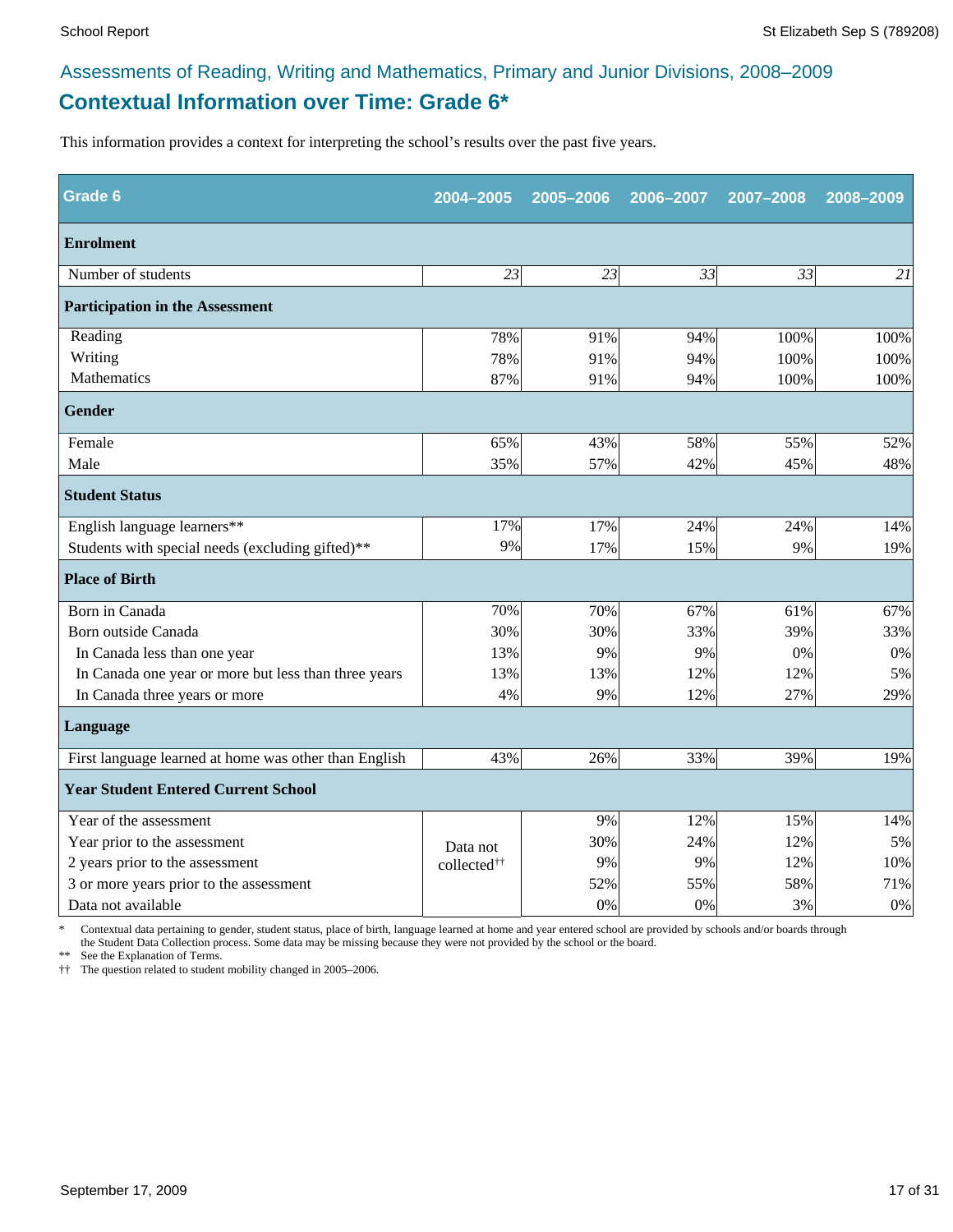## **Grade 6: Reading** Results over Time, 2005–2006 to 2008–2009\*

| <b>Grade 6 Reading: School*</b>                                         |             |             |         |             |
|-------------------------------------------------------------------------|-------------|-------------|---------|-------------|
| Year                                                                    | $'05 - '06$ | $'06 - '07$ | '07-'08 | $'08 - '09$ |
| Number of<br><b>Students</b>                                            | 23          | 33          | 33      | 21          |
| Level 4                                                                 | 4%          | 0%          | 0%      | 19%         |
| Level 3                                                                 | 65%         | 52%         | 88%     | 67%         |
| Level 2                                                                 | 22%         | 33%         | 12%     | 10%         |
| Level 1                                                                 | 0%          | 9%          | 0%      | 0%          |
| $NE1**$                                                                 | 0%          | 0%          | 0%      | 5%          |
| Participating<br><b>Students</b>                                        | 91%         | 94%         | 100%    | 100%        |
| No Data                                                                 | 0%          | 0%          | 0%      | 0%          |
| <b>Exempt</b>                                                           | 9%          | 6%          | 0%      | 0%          |
| <b>At or Above</b><br><b>Provincial</b><br><b>Standard</b> <sup>†</sup> | 70%         | 52%         | 88%     | 86%         |

### **Grade 6 Reading: Board\***

| Oraut o Negulity. Dodiu                                                 |             |             |          |         |  |
|-------------------------------------------------------------------------|-------------|-------------|----------|---------|--|
| Year                                                                    | $'05 - '06$ | $'06 - '07$ | '07-'08  | '08-'09 |  |
| Number of<br><b>Students</b>                                            | 7029        | 7 061       | 6702     | 6 753   |  |
| Level 4                                                                 | 8%          | 9%          | 8%       | 11%     |  |
| Level 3                                                                 | 53%         | 54%         | 56%      | 55%     |  |
| Level 2                                                                 | 26%         | 24%         | 24%      | 23%     |  |
| Level 1                                                                 | 7%          | 7%          | 7%       | 7%      |  |
| $NE1**$                                                                 | 1%          | 1%          | 1%       | 1%      |  |
| Participating<br><b>Students</b>                                        | 95%         | 96%         | 96%      | 97%     |  |
| No Data                                                                 | 1%          | 1%          | ${<}1\%$ | 1%      |  |
| <b>Exempt</b>                                                           | 3%          | 3%          | 3%       | 3%      |  |
| <b>At or Above</b><br><b>Provincial</b><br><b>Standard</b> <sup>†</sup> | 61%         | 63%         | 64%      | 66%     |  |

### **Grade 6 Reading: Province\***

| Year                                                                    | $'05 - '06$ | $'06 - '07$ | '07-'08 | '08-'09  |
|-------------------------------------------------------------------------|-------------|-------------|---------|----------|
| Number of<br><b>Students</b>                                            | 146 711     | 145 901     | 140 420 | 136 069  |
| Level 4                                                                 | 8%          | 7%          | 7%      | 11%      |
| Level 3                                                                 | 56%         | 57%         | 59%     | 59%      |
| Level 2                                                                 | 24%         | 24%         | 24%     | 22%      |
| Level 1                                                                 | 6%          | 6%          | 5%      | 5%       |
| $NE1**$                                                                 | 1%          | 1%          | 1%      | ${<}1\%$ |
| Participating<br><b>Students</b>                                        | 95%         | 95%         | 96%     | 96%      |
| No Data                                                                 | 1%          | 1%          | 1%      | 1%       |
| <b>Exempt</b>                                                           | 4%          | 3%          | 3%      | 3%       |
| <b>At or Above</b><br><b>Provincial</b><br><b>Standard</b> <sup>†</sup> | 64%         | 64%         | 66%     | 69%      |







Refer to the EQAO Web site (www.eqao.com) for data from previous years.

\* Because percentages in tables and graphs are rounded, and because graphs do not show all reporting categories, percentages may not add to 100.

**\*\*** See the Explanation of Terms.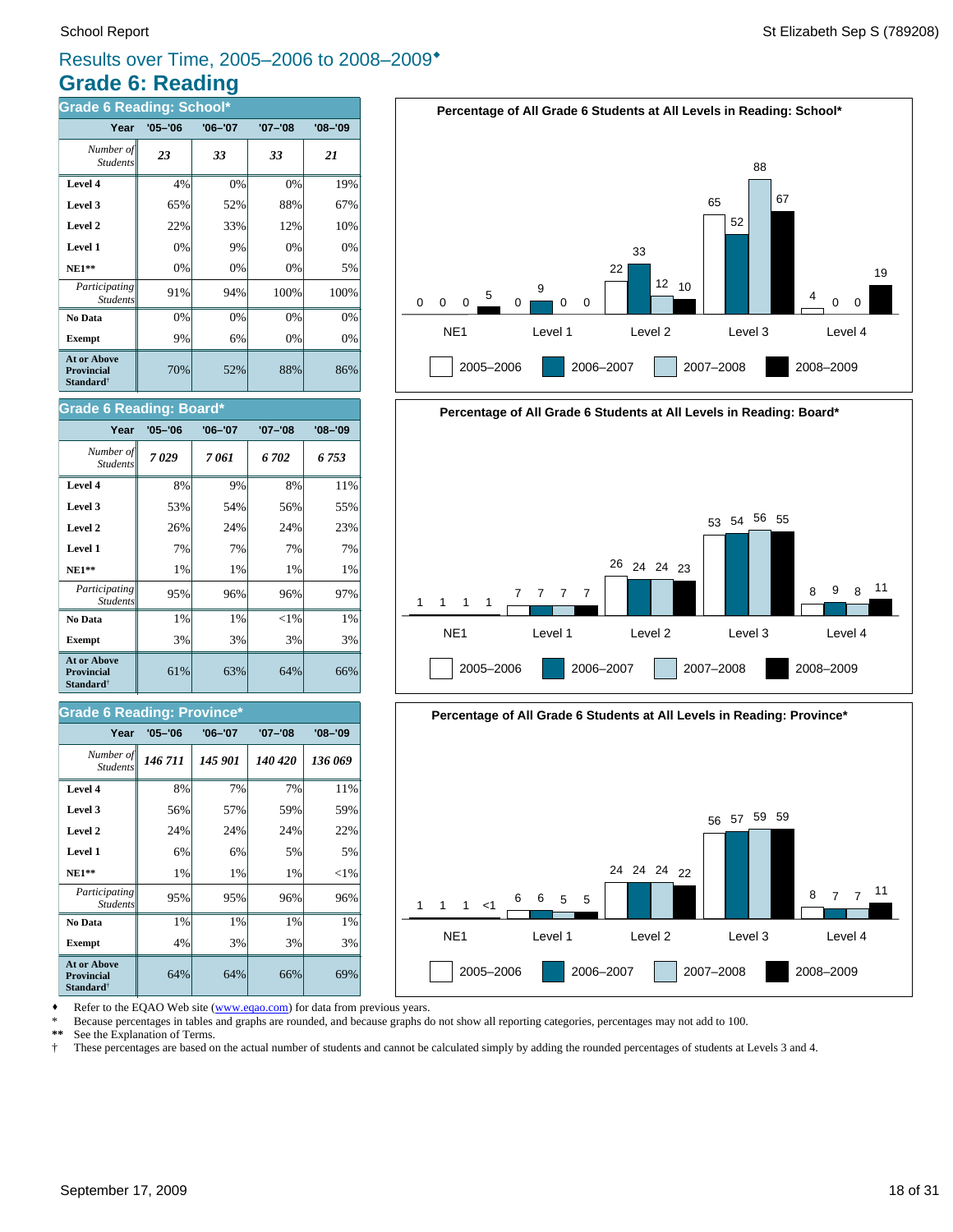## **Grade 6: Writing** Results over Time, 2005–2006 to 2008–2009\*

| <b>Grade 6 Writing: School*</b>                                         |             |             |             |             |
|-------------------------------------------------------------------------|-------------|-------------|-------------|-------------|
| Year                                                                    | $'05 - '06$ | $'06 - '07$ | $'07 - '08$ | $'08 - '09$ |
| Number of<br><b>Students</b>                                            | 23          | 33          | 33          | 21          |
| Level 4                                                                 | 0%          | 6%          | 21%         | 24%         |
| Level 3                                                                 | 57%         | 64%         | 67%         | 71%         |
| Level 2                                                                 | 35%         | 24%         | 12%         | 0%          |
| Level 1                                                                 | 0%          | 0%          | 0%          | 5%          |
| <b>NE1**</b>                                                            | 0%          | 0%          | 0%          | 0%          |
| Participating<br><b>Students</b>                                        | 91%         | 94%         | 100%        | 100%        |
| No Data                                                                 | 0%          | 0%          | 0%          | 0%          |
| <b>Exempt</b>                                                           | 9%          | 6%          | 0%          | 0%          |
| <b>At or Above</b><br><b>Provincial</b><br><b>Standard</b> <sup>†</sup> | 57%         | 70%         | 88%         | 95%         |

### **Grade 6 Writing: Board\***

| Year                                                             | $'05 - '06$ | $'06 - '07$ | '07-'08  | $'08 - '09$ |
|------------------------------------------------------------------|-------------|-------------|----------|-------------|
| Number of<br><b>Students</b>                                     | 7029        | 7061        | 6702     | 6753        |
| Level 4                                                          | 8%          | 8%          | 10%      | 10%         |
| Level 3                                                          | 57%         | 56%         | 59%      | 60%         |
| Level 2                                                          | 28%         | 30%         | 25%      | 25%         |
| Level 1                                                          | 2%          | 1%          | 1%       | ${<}1\%$    |
| $NE1**$                                                          | ${<}1\%$    | ${<}1\%$    | ${<}1\%$ | ${<}1\%$    |
| Participating<br><b>Students</b>                                 | 95%         | 96%         | 96%      | 97%         |
| No Data                                                          | 1%          | 1%          | ${<}1\%$ | 1%          |
| <b>Exempt</b>                                                    | 3%          | 3%          | 3%       | 3%          |
| <b>At or Above</b><br>Provincial<br><b>Standard</b> <sup>†</sup> | 65%         | 64%         | 69%      | 71%         |

### **Grade 6 Writing: Province\***

| Year                                                                    | $'05 - '06$ | $'06 - '07$ | $'07 - '08$ | $'08 - '09$ |
|-------------------------------------------------------------------------|-------------|-------------|-------------|-------------|
| Number of<br><b>Students</b>                                            | 146 711     | 145 901     | 140 420     | 136 075     |
| Level 4                                                                 | 7%          | 7%          | 9%          | 9%          |
| Level 3                                                                 | 54%         | 54%         | 58%         | 58%         |
| Level 2                                                                 | 31%         | 33%         | 28%         | 29%         |
| Level 1                                                                 | 2%          | 2%          | 1%          | ${<}1\%$    |
| $NE1**$                                                                 | ${<}1\%$    | ${<}1\%$    | ${<}1\%$    | ${<}1\%$    |
| Participating<br><b>Students</b>                                        | 95%         | 95%         | 96%         | 96%         |
| No Data                                                                 | 1%          | 1%          | 1%          | 1%          |
| <b>Exempt</b>                                                           | 4%          | 3%          | 3%          | 3%          |
| <b>At or Above</b><br><b>Provincial</b><br><b>Standard</b> <sup>†</sup> | 61%         | 61%         | 67%         | 67%         |





2005–2006 2006–2007 2007–2008 2008–2009



Refer to the EQAO Web site (www.eqao.com) for data from previous years.

\* Because percentages in tables and graphs are rounded, and because graphs do not show all reporting categories, percentages may not add to 100.<br>\*\* See the Explanation of Terms

\*\* See the Explanation of Terms.<br><sup>†</sup> These percentages are based on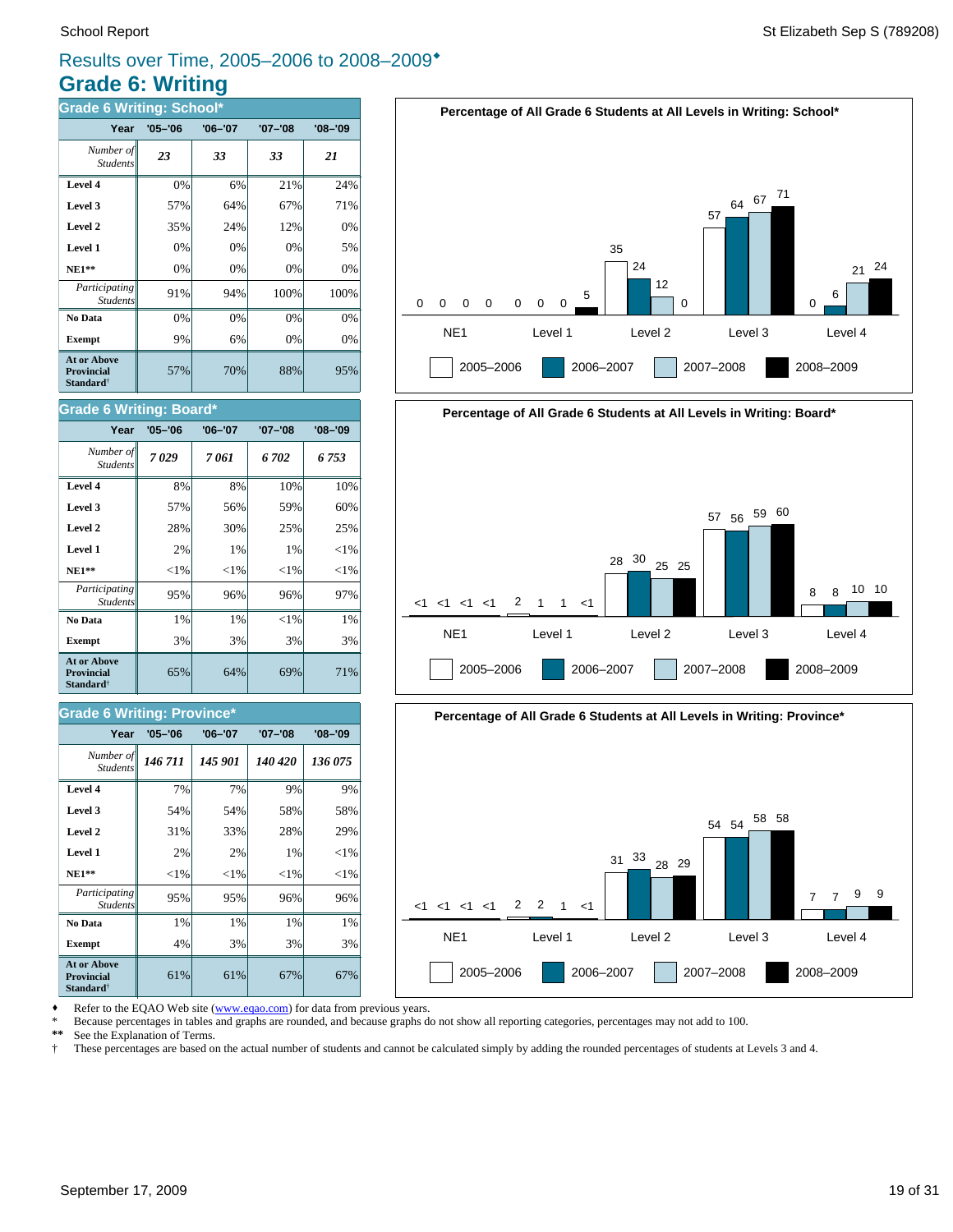## **Grade 6: Mathematics** Results over Time, 2005–2006 to 2008–2009\*

| <b>Grade 6 Mathematics: School*</b>                                     |             |             |             |             |  |
|-------------------------------------------------------------------------|-------------|-------------|-------------|-------------|--|
| Year                                                                    | $'05 - '06$ | $'06 - '07$ | $'07 - '08$ | $'08 - '09$ |  |
| Number of<br><b>Students</b>                                            | 23          | 33          | 33          | 21          |  |
| Level 4                                                                 | 4%          | 6%          | 15%         | 43%         |  |
| Level 3                                                                 | 57%         | 36%         | 58%         | 48%         |  |
| Level 2                                                                 | 30%         | 48%         | 24%         | 5%          |  |
| Level 1                                                                 | 0%          | 3%          | 3%          | 5%          |  |
| <b>NE1**</b>                                                            | 0%          | 0%          | 0%          | 0%          |  |
| Participating<br><b>Students</b>                                        | 91%         | 94%         | 100%        | 100%        |  |
| No Data                                                                 | 0%          | 0%          | 0%          | 0%          |  |
| <b>Exempt</b>                                                           | 9%          | 6%          | 0%          | 0%          |  |
| <b>At or Above</b><br><b>Provincial</b><br><b>Standard</b> <sup>†</sup> | 61%         | 42%         | 73%         | 90%         |  |

## **Percentage of All Grade 6 Students at All Levels in Mathematics: School\***





| Year                                                      | $'05 - '06$ | $'06 - '07$ | $'07 - '08$ | $'08 - '09$ |
|-----------------------------------------------------------|-------------|-------------|-------------|-------------|
| Number of<br><b>Students</b>                              | 7029        | 7 061       | 6702        | 6756        |
| Level 4                                                   | 11%         | 12%         | 13%         | 14%         |
| Level 3                                                   | 47%         | 46%         | 47%         | 48%         |
| Level 2                                                   | 28%         | 31%         | 28%         | 27%         |
| Level 1                                                   | 9%          | 6%          | 8%          | 7%          |
| $NE1**$                                                   | ${<}1\%$    | ${<}1\%$    | ${<}1\%$    | ${<}1\%$    |
| Participating<br><b>Students</b>                          | 95%         | 96%         | 96%         | 97%         |
| No Data                                                   | 2%          | 1%          | $1\%$       | $1\%$       |
| <b>Exempt</b>                                             | 3%          | 3%          | 3%          | 3%          |
| At or Above<br>Provincial<br><b>Standard</b> <sup>†</sup> | 58%         | 58%         | 59%         | 62%         |

### **Grade 6 Mathematics: Province**

| Year                                                             | $'05 - '06$ | $'06 - '07$ | $'07 - '08$ | $'08 - '09$ |
|------------------------------------------------------------------|-------------|-------------|-------------|-------------|
| Number of<br><b>Students</b>                                     | 146 711     | 145 901     | 140 358     | 136 075     |
| Level 4                                                          | 11%         | 11%         | 11%         | 13%         |
| Level 3                                                          | 50%         | 48%         | 49%         | 49%         |
| Level 2                                                          | 27%         | 30%         | 29%         | 27%         |
| Level 1                                                          | 7%          | 6%          | 6%          | 6%          |
| $NE1**$                                                          | ${<}1\%$    | ${<}1\%$    | ${<}1\%$    | ${<}1\%$    |
| Participating<br><b>Students</b>                                 | 95%         | 95%         | 96%         | 96%         |
| No Data                                                          | 1%          | 1%          | 1%          | 1%          |
| <b>Exempt</b>                                                    | 4%          | 4%          | 3%          | 3%          |
| At or Above<br><b>Provincial</b><br><b>Standard</b> <sup>†</sup> | 61%         | 59%         | 61%         | 63%         |





Refer to the EQAO Web site (www.eqao.com) for data from previous years.

\* Because percentages in tables and graphs are rounded, and because graphs do not show all reporting categories, percentages may not add to 100.

**\*\*** See the Explanation of Terms.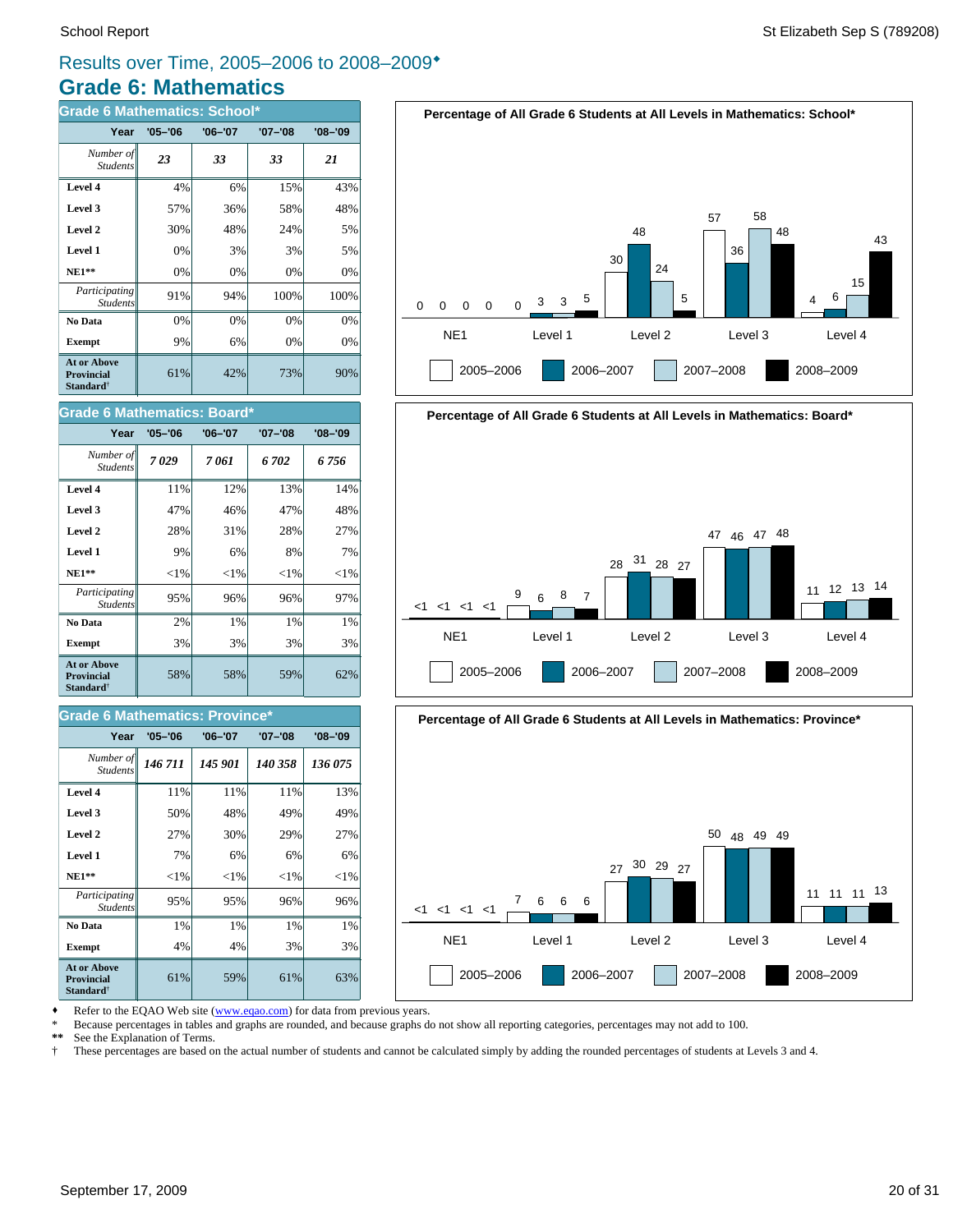| <b>RESULTS FOR ALL STUDENTS OVER TIME BY GENDER<sup>†</sup></b> |             |                                               |             |                                                                                      |                              |
|-----------------------------------------------------------------|-------------|-----------------------------------------------|-------------|--------------------------------------------------------------------------------------|------------------------------|
|                                                                 |             |                                               |             | Percentage of Students At or Above the Provincial Standard (Levels 3 and 4): Grade 3 |                              |
|                                                                 | 2004-2005   | 2005-2006                                     | 2006-2007   | 2007-2008                                                                            | 2008-2009                    |
|                                                                 |             |                                               |             |                                                                                      |                              |
|                                                                 |             |                                               |             |                                                                                      |                              |
| <b>READING</b>                                                  |             |                                               |             |                                                                                      |                              |
|                                                                 |             |                                               |             |                                                                                      |                              |
|                                                                 | $N/R$ $N/R$ | $N/R$ $N/R$                                   | $N/R$ $N/R$ | $N/R$ $N/R$                                                                          | $N/R$ $N/R$                  |
|                                                                 |             |                                               |             |                                                                                      |                              |
|                                                                 |             |                                               |             |                                                                                      |                              |
| <b>WRITING</b>                                                  |             |                                               |             |                                                                                      |                              |
|                                                                 | $N/R$ $N/R$ | $N/R$ $N/R$                                   | $N/R$ $N/R$ | $N/R$ $N/R$                                                                          | $N/R$ $N/R$                  |
|                                                                 |             |                                               |             |                                                                                      |                              |
|                                                                 |             |                                               |             |                                                                                      |                              |
| <b>MATHEMATICS</b>                                              |             |                                               |             |                                                                                      |                              |
|                                                                 |             |                                               |             |                                                                                      |                              |
|                                                                 | $N/R$ $N/R$ | $N/R$ $N/R$                                   | $N/R$ $N/R$ | N/R N/R                                                                              | N/R N/R                      |
|                                                                 |             |                                               |             |                                                                                      |                              |
|                                                                 |             | <b>Female</b>                                 | <b>Male</b> |                                                                                      |                              |
|                                                                 |             |                                               |             |                                                                                      |                              |
| 2004-2005                                                       | 2005-2006   | Total Number of Grade 3 Students <sup>t</sup> | 2006-2007   | 2007-2008                                                                            | 2008-2009                    |
| <b>Female</b><br><b>Male</b>                                    | Female      | <b>Male</b><br>Female                         | <b>Male</b> | <b>Female</b><br><b>Male</b>                                                         | <b>Female</b><br><b>Male</b> |
| 11<br>17<br>School                                              | 9           | 11<br>14                                      | 11          | $7\overline{}$<br>$\epsilon$                                                         | $10\,$<br>14                 |

† Includes only students for whom gender data were available.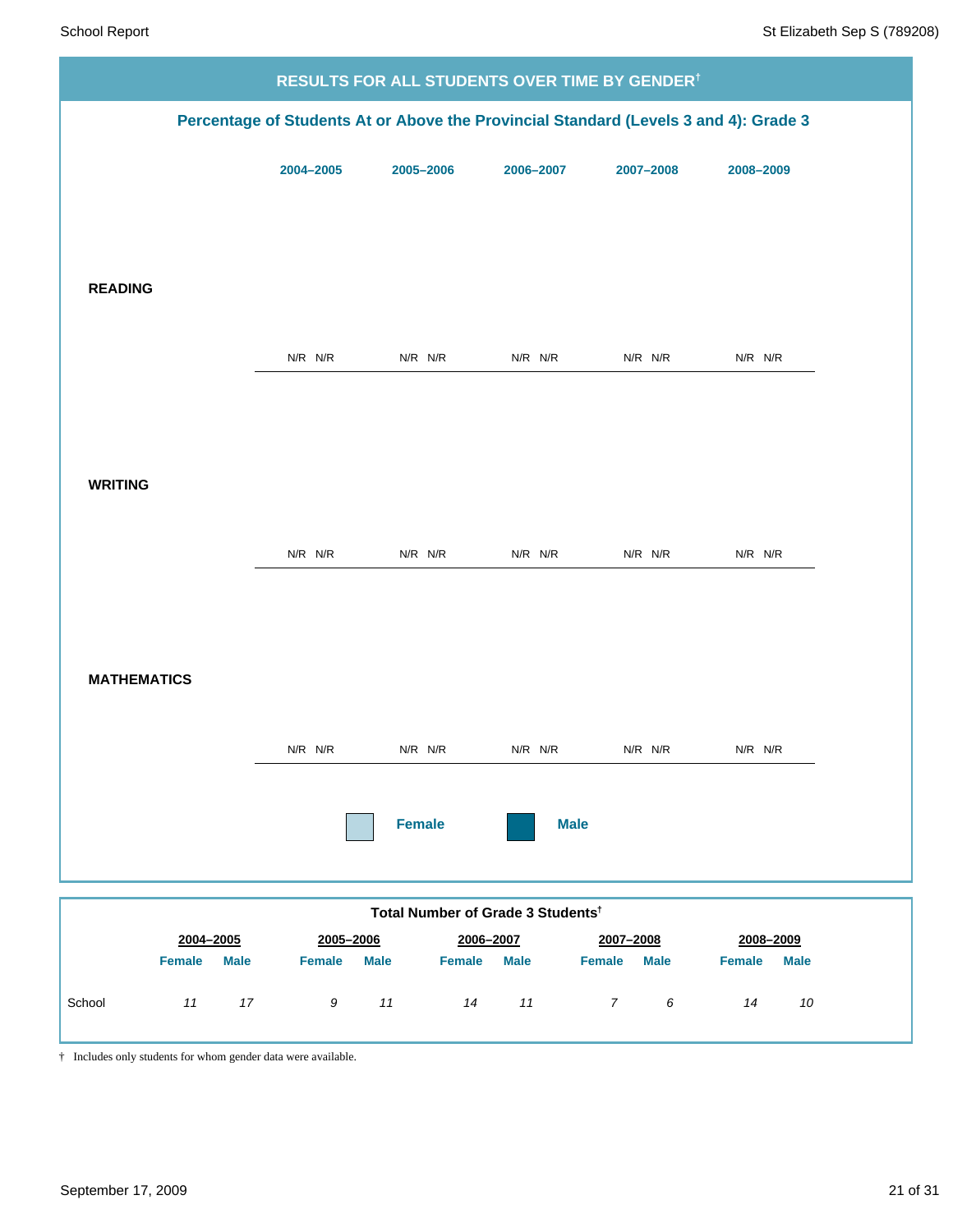

† Includes only students for whom gender data were available.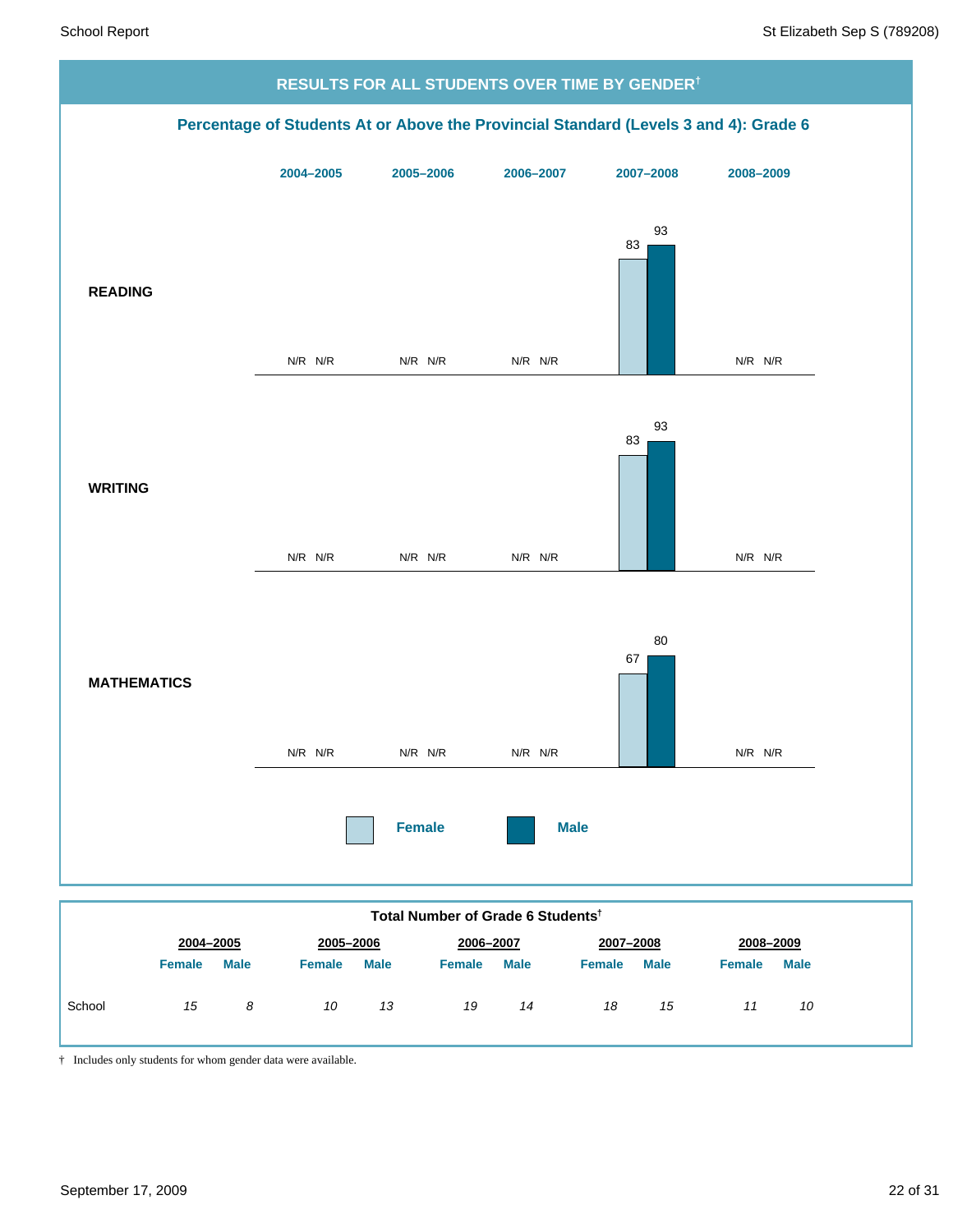| STUDENT QUESTIONNAIRE RESULTS FOR THIS SCHOOL: GRADE 3 (# = 24) |                                                       |                                                                     |  |  |  |
|-----------------------------------------------------------------|-------------------------------------------------------|---------------------------------------------------------------------|--|--|--|
| <b>Questionnaire Item</b>                                       | Percentage of Students*                               | <b>Number of</b><br><b>Students Who</b><br><b>Answered</b><br>"Yes" |  |  |  |
| I am a good reader.                                             | $\mathbf 0$<br>100<br>38<br>62                        | 15                                                                  |  |  |  |
| I like to read.                                                 | 62<br>38                                              | 15                                                                  |  |  |  |
| I read by myself at home.                                       | 58<br>42                                              | 14                                                                  |  |  |  |
| I read with someone older than me at home.                      | 54<br>38<br>8                                         | 2                                                                   |  |  |  |
| I use a computer for reading activities at school.              | 42<br>54<br>$\vert$ 4                                 | 1                                                                   |  |  |  |
| I am a good writer.                                             | 54<br>46                                              | 13                                                                  |  |  |  |
| I like to write.                                                | 54<br>21<br>25                                        | 13                                                                  |  |  |  |
| I write by myself at home.                                      | 58<br>25<br>17                                        | 14                                                                  |  |  |  |
| Someone older than me helps me with my writing at home.         | 50<br>33<br>17                                        | 4                                                                   |  |  |  |
| I use a computer for writing activities at school.              | 38<br>54                                              | $\overline{\mathbf{c}}$                                             |  |  |  |
| I am good at mathematics.                                       | 33<br>67                                              | 8                                                                   |  |  |  |
| I like mathematics.                                             | 25<br>54<br>21                                        | 6                                                                   |  |  |  |
| I use mathematics to solve problems outside school.             | 38<br>54<br>8                                         | $\overline{c}$                                                      |  |  |  |
| Someone older than me helps me with my mathematics at<br>home.  | 25<br>67<br> 8                                        | 6                                                                   |  |  |  |
| I use a computer to learn mathematics at school.                | 21<br>71                                              | 2                                                                   |  |  |  |
| I use a calculator to learn mathematics at school.              | 38<br>17<br>46                                        | 4                                                                   |  |  |  |
| At home, there is a computer for me to use for school work.     | 62<br>21<br>17                                        | 15                                                                  |  |  |  |
|                                                                 | <b>Sometimes</b><br>$\mathop{\sf No}\nolimits$<br>Yes |                                                                     |  |  |  |

\* Percentages may not add to 100, due to a lack of or ambiguous responses. Where there is no number in a box, the percentage of responses is smaller than 4.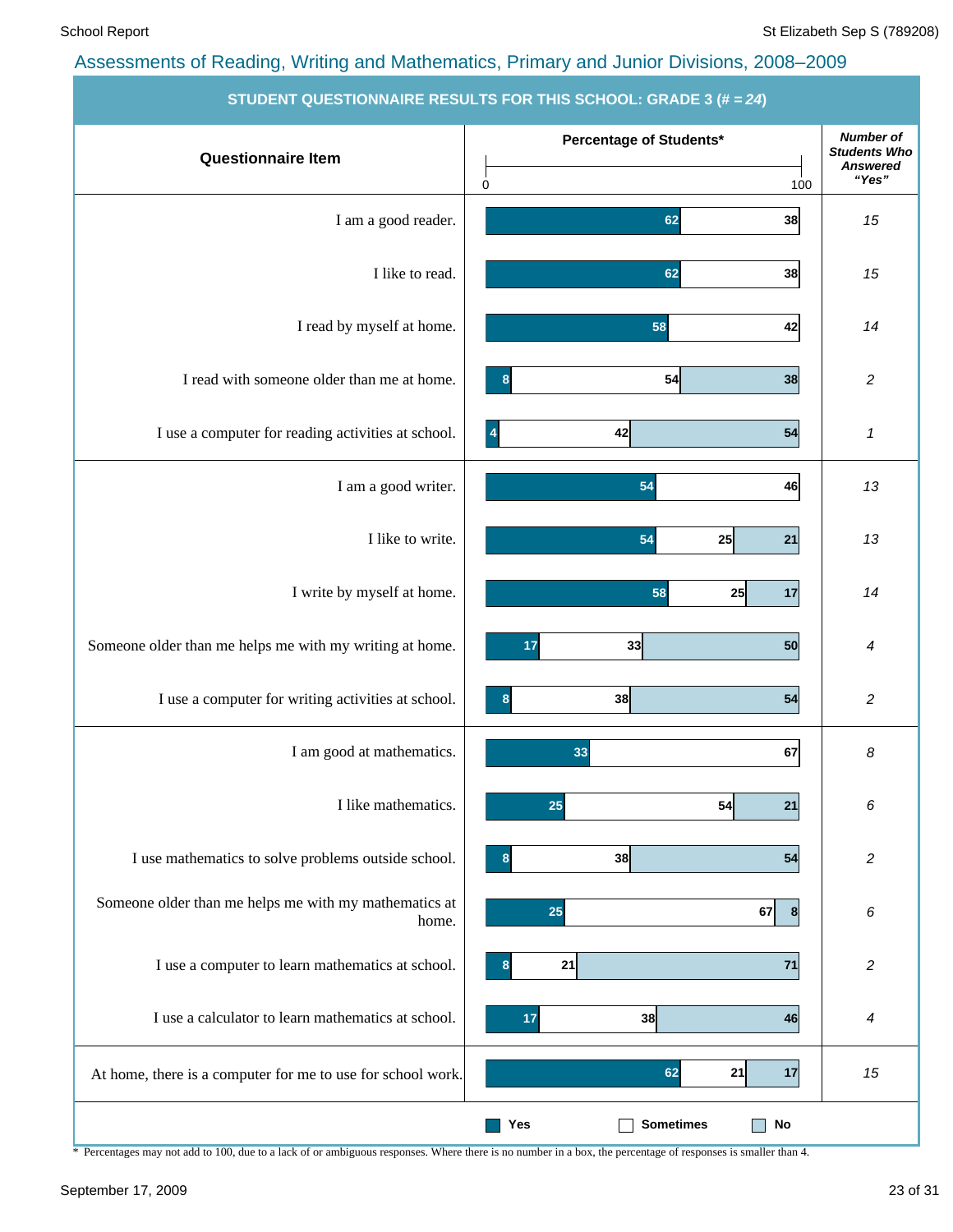| STUDENT QUESTIONNAIRE RESULTS FOR THIS SCHOOL: GRADE 3 (# = 24) |                                     |                                     |  |  |  |  |
|-----------------------------------------------------------------|-------------------------------------|-------------------------------------|--|--|--|--|
| <b>Questionnaire Item</b>                                       | Percentage of Students*<br>0<br>100 | <b>Number of</b><br><b>Students</b> |  |  |  |  |
| Language(s) students speak at home:                             |                                     |                                     |  |  |  |  |
| only or mostly English                                          | 75                                  | 18                                  |  |  |  |  |
| another language (or other languages) as often as English       | 25                                  | 6                                   |  |  |  |  |
| only or mostly another language (or other languages)            | O                                   | 0                                   |  |  |  |  |
| Language(s) that people speak to students at home:              |                                     |                                     |  |  |  |  |
| only or mostly English                                          | 67                                  | 16                                  |  |  |  |  |
| another language (or other languages) as often as English       | 29                                  | $\overline{7}$                      |  |  |  |  |
| only or mostly another language (or other languages)            | - 14                                | 1                                   |  |  |  |  |

\* Percentages may not add to 100, due to a lack of or ambiguous responses.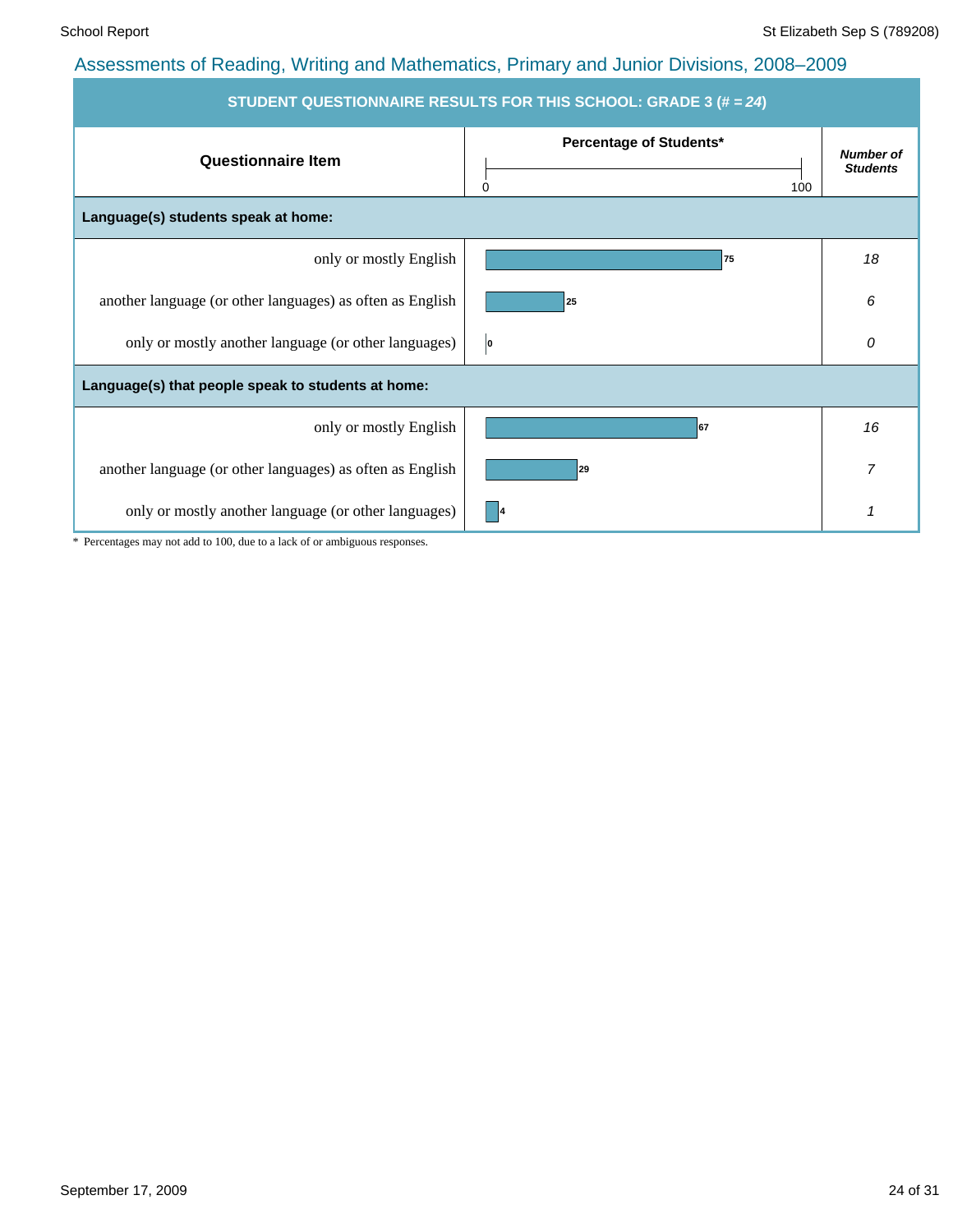| -<br>$\tilde{\phantom{a}}$                                                                                                    |                                                  |                              |                                                   |              |                 |      |                     |                                                       |                       |
|-------------------------------------------------------------------------------------------------------------------------------|--------------------------------------------------|------------------------------|---------------------------------------------------|--------------|-----------------|------|---------------------|-------------------------------------------------------|-----------------------|
|                                                                                                                               |                                                  | <b>School</b>                |                                                   |              | <b>Board</b>    |      |                     | <b>Province</b>                                       |                       |
| <b>GRADE 3: STUDENT QUESTIONNAIRE</b><br><b>RESULTS FOR SCHOOL, BOARD AND</b><br><b>PROVINCE (all students, female, male)</b> | ℒ<br>ō<br><b>Stur</b><br>$\overline{\mathbf{C}}$ | ω<br>$\overline{\mathbf{c}}$ | $\widehat{\mathbf{d}}$<br>$\overline{\mathbf{c}}$ | ļΜ<br>ທ<br>ö | $\sigma$ $\sim$ | 823) | ទី និ<br>ပြ တ<br>ຈັ | ίO<br>$\infty$<br><u>യ</u><br>$\infty$<br>$\sigma$ ro | क़<br>o<br>$\epsilon$ |

**Percentage of Students Who Answered "Yes" to the Statements Below**

| <b>Reading</b>                                                 |       |     |     |     |     |     |     |     |     |
|----------------------------------------------------------------|-------|-----|-----|-----|-----|-----|-----|-----|-----|
| I am a good reader.                                            | 62%   | 71% | 50% | 64% | 65% | 63% | 67% | 69% | 65% |
| I like to read.                                                | 62%   | 86% | 30% | 60% | 69% | 51% | 61% | 69% | 53% |
| I read by myself at home.                                      | 58%   | 71% | 40% | 63% | 66% | 61% | 59% | 61% | 57% |
| I read with someone older than me at home.                     | 8%    | 7%  | 10% | 14% | 13% | 15% | 15% | 14% | 16% |
| I use a computer for reading activities at school.             | 4%    | 7%  | 0%  | 21% | 20% | 21% | 22% | 22% | 23% |
| <b>Writing</b>                                                 |       |     |     |     |     |     |     |     |     |
| I am a good writer.                                            | 54%   | 71% | 30% | 46% | 50% | 42% | 48% | 55% | 42% |
| I like to write.                                               | 54%   | 50% | 60% | 51% | 57% | 45% | 51% | 60% | 43% |
| I write by myself at home.                                     | 58%   | 71% | 40% | 59% | 61% | 57% | 54% | 59% | 50% |
| Someone older than me helps me with my writing at<br>home.     | 17%   | 7%  | 30% | 19% | 17% | 20% | 16% | 14% | 18% |
| I use a computer for writing activities at school.             | $8\%$ | 7%  | 10% | 18% | 17% | 19% | 26% | 25% | 26% |
| <b>Mathematics</b>                                             |       |     |     |     |     |     |     |     |     |
| I am good at mathematics.                                      | 33%   | 43% | 20% | 49% | 41% | 57% | 53% | 46% | 60% |
| I like mathematics.                                            | 25%   | 29% | 20% | 59% | 56% | 62% | 59% | 57% | 61% |
| I use mathematics to solve problems outside school.            | 8%    | 14% | 0%  | 27% | 27% | 27% | 31% | 31% | 32% |
| Someone older than me helps me with my mathematics at<br>home. | 25%   | 21% | 30% | 29% | 29% | 29% | 26% | 28% | 24% |
| I use a computer to learn mathematics at school.               | $8\%$ | 14% | 0%  | 23% | 22% | 23% | 25% | 25% | 25% |
| I use a calculator to learn mathematics at school.             | 17%   | 21% | 10% | 16% | 15% | 17% | 13% | 11% | 14% |
| <b>Computer at home</b>                                        |       |     |     |     |     |     |     |     |     |
| There is a computer for me to use for school work.             | 62%   | 64% | 60% | 45% | 45% | 44% | 48% | 50% | 46% |

\* Includes only students for whom gender data were available.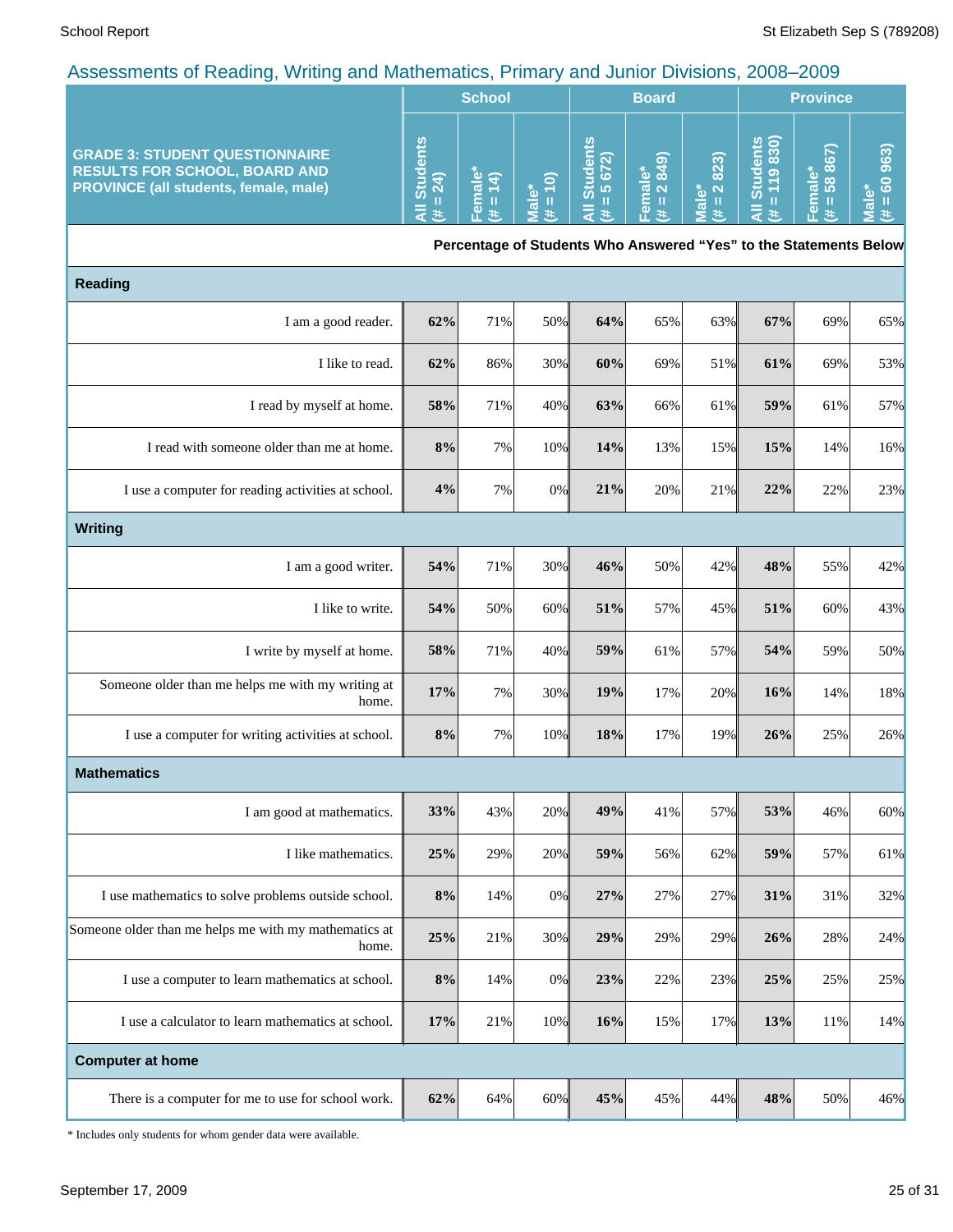|                                                                                                                        |                                    | 50<br><b>School</b>                                 |                     |                                             | <b>Board</b>           |                                     | <b>Province</b>                  |                                              |                                        |
|------------------------------------------------------------------------------------------------------------------------|------------------------------------|-----------------------------------------------------|---------------------|---------------------------------------------|------------------------|-------------------------------------|----------------------------------|----------------------------------------------|----------------------------------------|
| <b>GRADE 3: STUDENT QUESTIONNAIRE</b><br><b>RESULTS FOR SCHOOL, BOARD AND</b><br>PROVINCE (all students, female, male) | <b>Students</b><br>$=24$<br>₹<br>进 | Female<br>$\widehat{+}$<br>$\overline{ }$<br>ш<br>共 | $(# = 10)$<br>Male* | Students<br>$= 5672$<br>П<br>$\bar{a}$<br>共 | Female*<br>(# = 2 849) | 2823)<br>Male*<br>$\mathbf{H}$<br>进 | Students<br>= 119 830)<br>₹<br>进 | iale*<br>58 867)<br>٤<br>$\overline{e}$<br>共 | 60 963)<br>Male <sup>*</sup><br>Ш<br>悲 |
| Language(s) students speak at home:**                                                                                  |                                    |                                                     |                     |                                             |                        |                                     |                                  |                                              |                                        |
| only or mostly English                                                                                                 | 75%                                | 79%                                                 | 70%                 | 69%                                         | 67%                    | 70%                                 | 79%                              | 78%                                          | 80%                                    |
| another language (or other languages) as often as English                                                              | 25%                                | 21%                                                 | 30%                 | 19%                                         | 20%                    | 18%                                 | 12%                              | 13%                                          | 11%                                    |
| only or mostly another language (or other languages)                                                                   | 0%                                 | 0%                                                  | 0%                  | 11%                                         | 12%                    | 11%                                 | 8%                               | 8%                                           | 8%                                     |
| Language(s) that people speak to students at home:**                                                                   |                                    |                                                     |                     |                                             |                        |                                     |                                  |                                              |                                        |
| only or mostly English                                                                                                 | 67%                                | 71%                                                 | 60%                 | 59%                                         | 56%                    | 62%                                 | 74%                              | 74%                                          | 75%                                    |
| another language (or other languages) as often as English                                                              | 29%                                | 29%                                                 | 30%                 | 20%                                         | 22%                    | 19%                                 | 12%                              | 12%                                          | 11%                                    |
| only or mostly another language (or other languages)                                                                   | 4%                                 | 0%                                                  | 10%                 | 20%                                         | 22%                    | 19%                                 | 14%                              | 14%                                          | 13%                                    |

\* Includes only students for whom gender data were available.

\*\* Percentages may not add to 100, due to a lack of or ambiguous responses.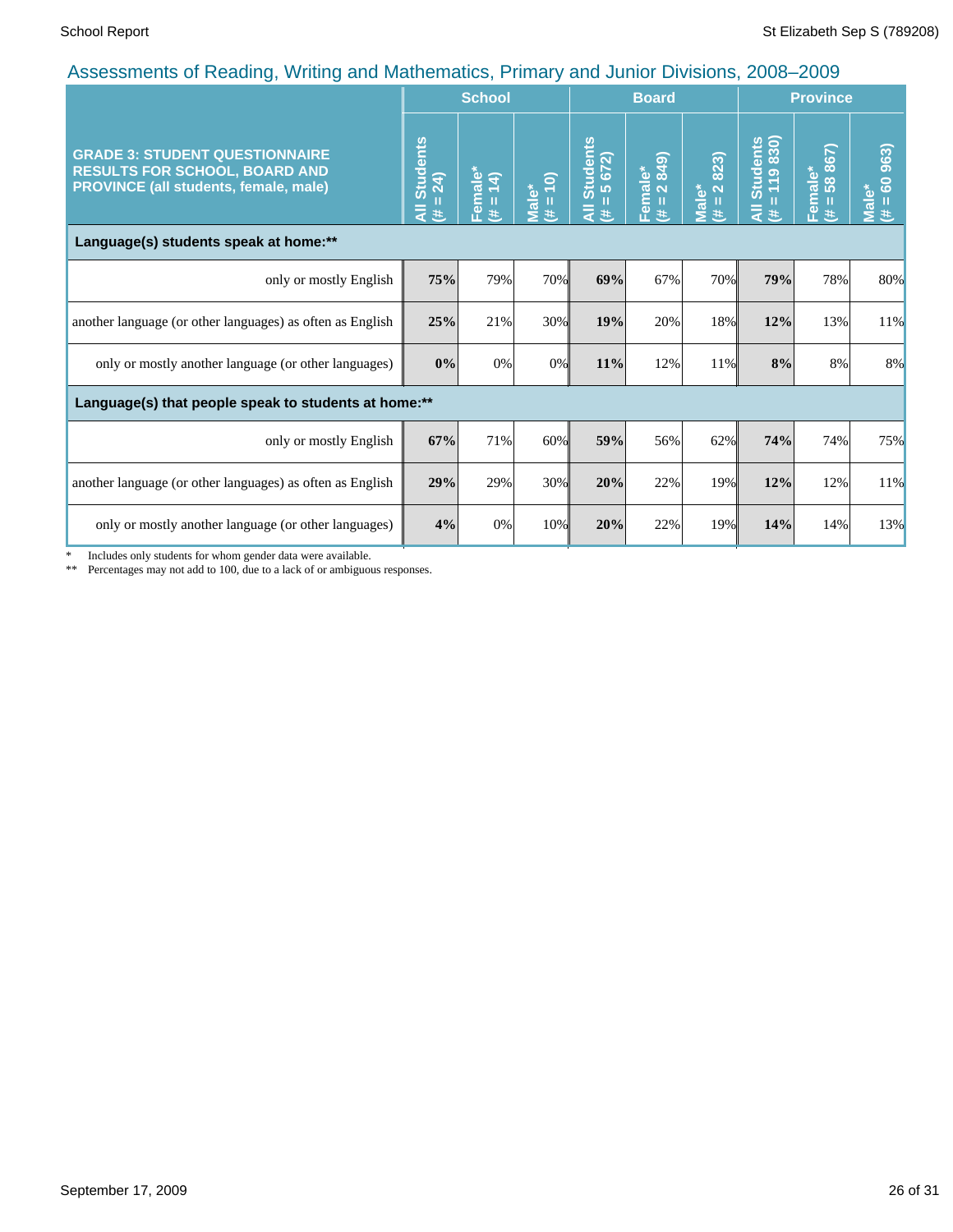|                                                             | <b>STODENT QUESTIONNAINE NESULTS FUN THIS SUNUUL. GNADE 0</b> (# = 19) |                                         |
|-------------------------------------------------------------|------------------------------------------------------------------------|-----------------------------------------|
|                                                             | Percentage of Students*                                                | <b>Number of</b><br><b>Students Who</b> |
| <b>Questionnaire Item</b>                                   |                                                                        | <b>Answered</b>                         |
|                                                             | 100<br>0                                                               | "Yes"                                   |
| I am a good reader.                                         | 47<br>53                                                               | 9                                       |
|                                                             |                                                                        |                                         |
| I like to read.                                             | 63<br>37                                                               | 12                                      |
|                                                             |                                                                        |                                         |
| I read by myself at home.                                   |                                                                        | 13                                      |
|                                                             | 68<br>32                                                               |                                         |
|                                                             |                                                                        |                                         |
| I read with someone older than me at home.                  | 32<br>68                                                               | 0                                       |
|                                                             |                                                                        |                                         |
| I use a computer for reading activities at school.          | 53<br>42<br>$\overline{\mathbf{5}}$                                    | 1                                       |
|                                                             |                                                                        |                                         |
| I am a good writer.                                         | 58 5 <br>37                                                            | $\overline{7}$                          |
|                                                             |                                                                        |                                         |
| I like to write.                                            | 58 5 <br>37                                                            | $\boldsymbol{7}$                        |
|                                                             |                                                                        |                                         |
| I write by myself at home.                                  | 58<br>26<br>16                                                         | 11                                      |
|                                                             |                                                                        |                                         |
| Someone older than me helps me with my writing at home.     | 53<br>47                                                               | 0                                       |
|                                                             |                                                                        |                                         |
| I use a computer for writing activities at school.          | 42<br>42<br>16                                                         | 3                                       |
|                                                             |                                                                        |                                         |
| I am good at mathematics.                                   | 53 5<br>42                                                             | 8                                       |
|                                                             |                                                                        |                                         |
| I like mathematics.                                         | 63<br>$32\vert 5$                                                      | 12                                      |
|                                                             |                                                                        |                                         |
| I use mathematics to solve problems outside school.         | 42                                                                     |                                         |
|                                                             | 58                                                                     | 8                                       |
| Someone older than me helps me with my mathematics at       |                                                                        |                                         |
| home.                                                       | 53<br>26<br>21                                                         | 4                                       |
|                                                             |                                                                        |                                         |
| I use a computer to learn mathematics at school.            | 74<br>$\sqrt{5}$<br>21                                                 | 1                                       |
|                                                             |                                                                        |                                         |
| I use a calculator to learn mathematics at school.          | 32<br>68                                                               | 6                                       |
|                                                             |                                                                        |                                         |
| At home, there is a computer for me to use for school work. | 84<br>16                                                               | 16                                      |
|                                                             |                                                                        |                                         |
|                                                             | <b>Sometimes</b><br>Yes<br><b>No</b>                                   |                                         |

**STUDENT QUESTIONNAIRE RESULTS FOR THIS SCHOOL: GRADE 6 (# =** *19***)**

\* Percentages may not add to 100, due to a lack of or ambiguous responses. Where there is no number in a box, the percentage of responses is smaller than 4.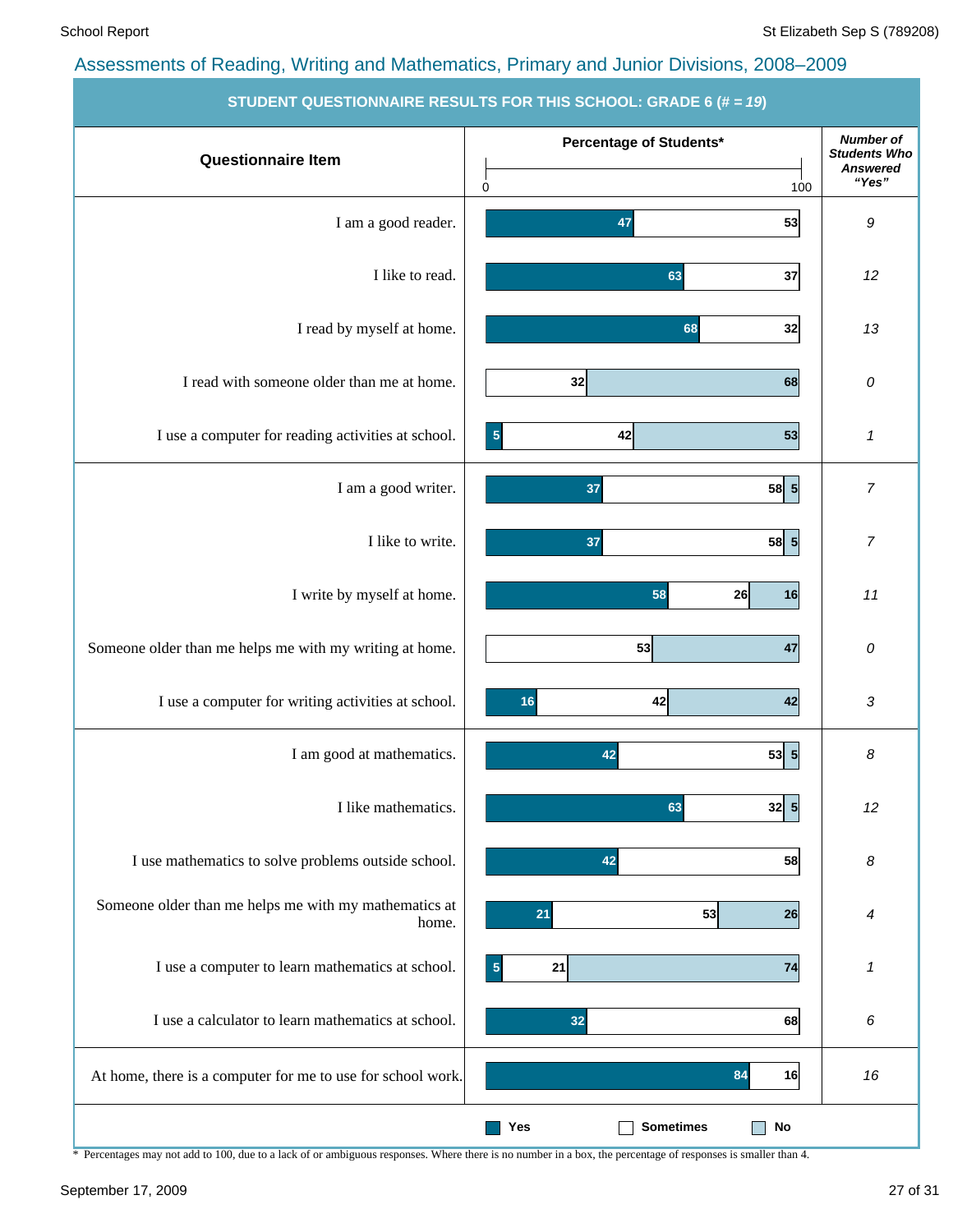| STUDENT QUESTIONNAIRE RESULTS FOR THIS SCHOOL: GRADE 6 (# = 19) |                                     |                                     |  |  |  |
|-----------------------------------------------------------------|-------------------------------------|-------------------------------------|--|--|--|
| <b>Questionnaire Item</b>                                       | Percentage of Students*<br>100<br>0 | <b>Number of</b><br><b>Students</b> |  |  |  |
| Language(s) students speak at home:                             |                                     |                                     |  |  |  |
| only or mostly English                                          | 58                                  | 11                                  |  |  |  |
| another language (or other languages) as often as English       | 16                                  | 3                                   |  |  |  |
| only or mostly another language (or other languages)            | 26                                  | 5                                   |  |  |  |
| Language(s) that people speak to students at home:              |                                     |                                     |  |  |  |
| only or mostly English                                          | 37                                  | $\overline{7}$                      |  |  |  |
| another language (or other languages) as often as English       | 37                                  | 7                                   |  |  |  |
| only or mostly another language (or other languages)            | 26                                  | 5                                   |  |  |  |

\* Percentages may not add to 100, due to a lack of or ambiguous responses.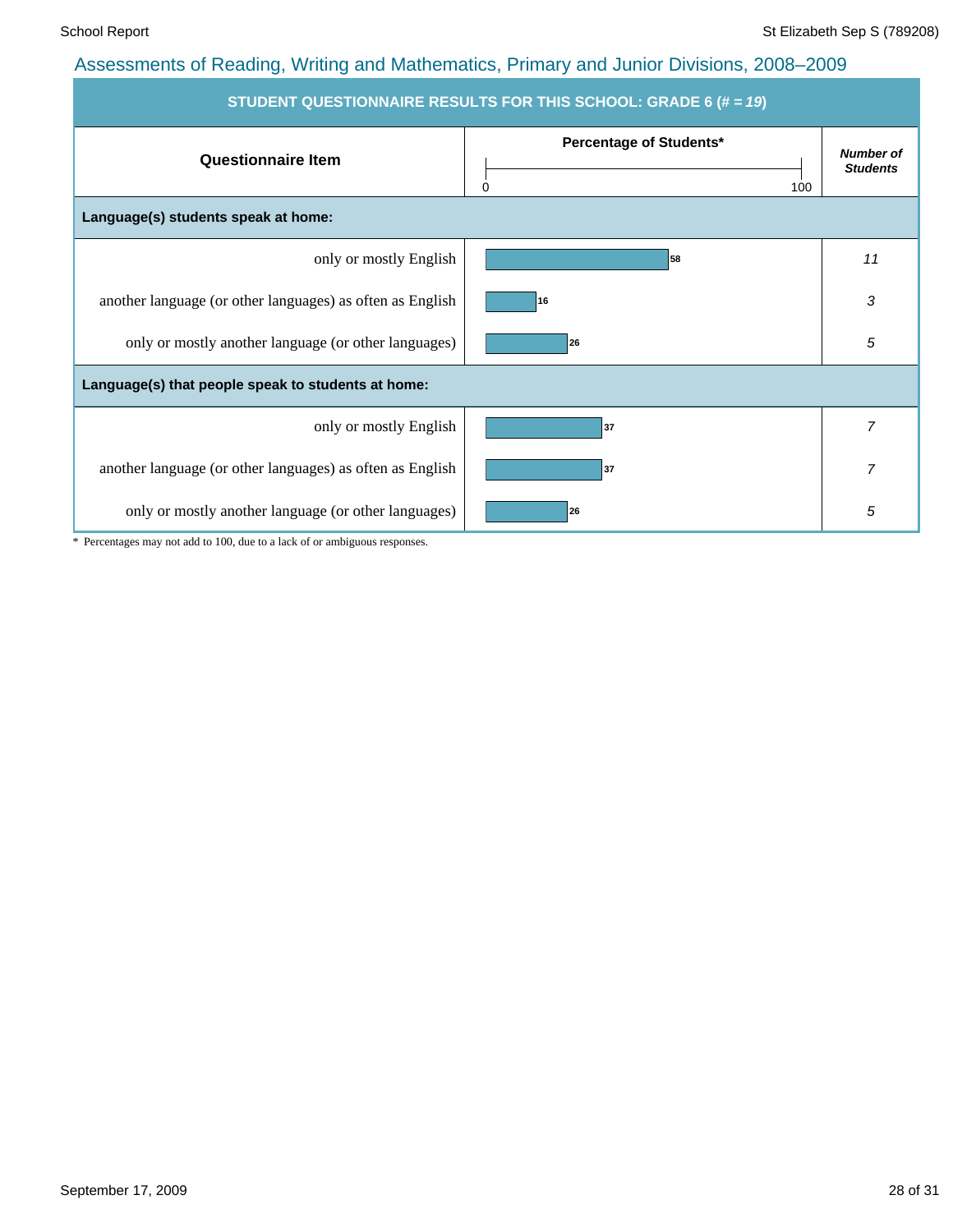|                                                                                                                               |                                                                   | <b>School</b>                                |                                |                                  | <b>Board</b>                           |                                       | <b>Province</b>                  |                                         |                                                                        |
|-------------------------------------------------------------------------------------------------------------------------------|-------------------------------------------------------------------|----------------------------------------------|--------------------------------|----------------------------------|----------------------------------------|---------------------------------------|----------------------------------|-----------------------------------------|------------------------------------------------------------------------|
| <b>GRADE 6: STUDENT QUESTIONNAIRE</b><br><b>RESULTS FOR SCHOOL, BOARD AND</b><br><b>PROVINCE (all students, female, male)</b> | <b>Students</b><br>$= 19$<br>$\bar{\bar{\mathbf{x}}}$<br>y.       | Female*<br>$\overline{10}$<br>$\frac{1}{16}$ | $(6 = 4)$<br>Male <sup>*</sup> | <b>Students</b><br>$= 6476$<br>主 | 3 202)<br>Female*<br>$\mathbf{I}$<br>进 | $= 3274$<br><b>Male*</b><br>$\ddot{}$ | All Students<br>$(\# = 130 290)$ | 64 074)<br>Female*<br>$\mathbf{H}$<br># | 66216)<br>$\mathbf{c}$<br>$\mathbf{u}$<br>$\overline{\mathbf{c}}$<br>共 |
|                                                                                                                               | Percentage of Students Who Answered "Yes" to the Statements Below |                                              |                                |                                  |                                        |                                       |                                  |                                         |                                                                        |
| <b>Reading</b>                                                                                                                |                                                                   |                                              |                                |                                  |                                        |                                       |                                  |                                         |                                                                        |
| I am a good reader.                                                                                                           | 47%                                                               | 30%                                          | 67%                            | 61%                              | 64%                                    | 59%                                   | 65%                              | 69%                                     | 61%                                                                    |
| I like to read.                                                                                                               | 63%                                                               | 70%                                          | 56%                            | 48%                              | 60%                                    | 36%                                   | 53%                              | 64%                                     | 42%                                                                    |
| I read by myself at home.                                                                                                     | 68%                                                               | 80%                                          | 56%                            | 70%                              | 78%                                    | 63%                                   | 70%                              | 78%                                     | 62%                                                                    |
| I read with someone older than me at home.                                                                                    | 0%                                                                | $0\%$                                        | 0%                             | 3%                               | 3%                                     | 4%                                    | 4%                               | 3%                                      | 4%                                                                     |
| I use a computer for reading activities at school.                                                                            | 5%                                                                | $0\%$                                        | 11%                            | 12%                              | 11%                                    | 13%                                   | 13%                              | 13%                                     | 14%                                                                    |
| <b>Writing</b>                                                                                                                |                                                                   |                                              |                                |                                  |                                        |                                       |                                  |                                         |                                                                        |
| I am a good writer.                                                                                                           | 37%                                                               | 40%                                          | 33%                            | 41%                              | 44%                                    | 37%                                   | 42%                              | 48%                                     | 36%                                                                    |
| I like to write.                                                                                                              | 37%                                                               | 40%                                          | 33%                            | 42%                              | 50%                                    | 34%                                   | 42%                              | 52%                                     | 32%                                                                    |
| I write by myself at home.                                                                                                    | 58%                                                               | 70%                                          | 44%                            | 58%                              | 63%                                    | 52%                                   | 50%                              | 57%                                     | 43%                                                                    |
| Someone older than me helps me with my writing at<br>home.                                                                    | 0%                                                                | $0\%$                                        | 0%                             | 9%                               | 8%                                     | 10%                                   | 9%                               | 7%                                      | 10%                                                                    |
| I use a computer for writing activities at school.                                                                            | 16%                                                               | 10%                                          | 22%                            | 27%                              | 26%                                    | 29%                                   | 30%                              | 29%                                     | 31%                                                                    |
| <b>Mathematics</b>                                                                                                            |                                                                   |                                              |                                |                                  |                                        |                                       |                                  |                                         |                                                                        |
| I am good at mathematics.                                                                                                     | 42%                                                               | 30%                                          | 56%                            | 47%                              | 37%                                    | 56%                                   | 49%                              | 40%                                     | 57%                                                                    |
| I like mathematics.                                                                                                           | 63%                                                               | 50%                                          | 78%                            | 47%                              | 39%                                    | 55%                                   | 45%                              | 38%                                     | 51%                                                                    |
| I use mathematics to solve problems outside school.                                                                           | 42%                                                               | 50%                                          | 33%                            | 34%                              | 32%                                    | 36%                                   | 35%                              | 31%                                     | 38%                                                                    |
| Someone older than me helps me with my mathematics at<br>home.                                                                | 21%                                                               | 20%                                          | 22%                            | 20%                              | 23%                                    | 18%                                   | 22%                              | 25%                                     | 19%                                                                    |
| I use a computer to learn mathematics at school.                                                                              | $5\%$                                                             | 10%                                          | 0%                             | 13%                              | 13%                                    | 12%                                   | 13%                              | 13%                                     | 13%                                                                    |
| I use a calculator to learn mathematics at school.                                                                            | 32%                                                               | 50%                                          | 11%                            | 25%                              | 25%                                    | 24%                                   | 25%                              | 26%                                     | 24%                                                                    |
| <b>Computer at home</b>                                                                                                       |                                                                   |                                              |                                |                                  |                                        |                                       |                                  |                                         |                                                                        |
| There is a computer for me to use for school work.                                                                            | 84%                                                               | 70%                                          | 100%                           | 79%                              | $81\%$                                 | 76%                                   | 79%                              | 82%                                     | 77%                                                                    |

\* Includes only students for whom gender data were available.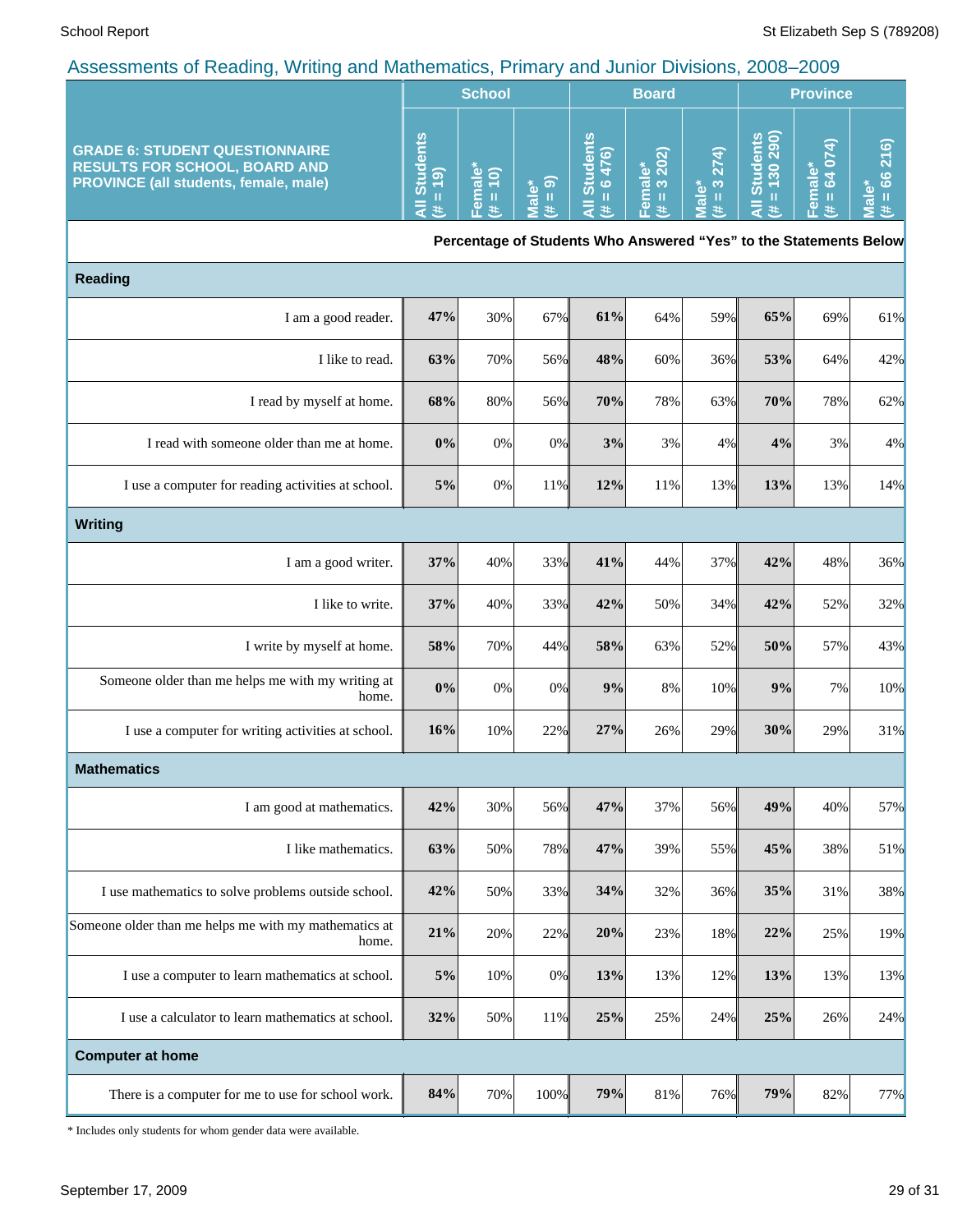| recocomonto or redding; rriting and mathomatico; rrimary and camor Britishio; 2000                                     |                                     | <b>School</b>                         |                            |                                                                                | <b>Board</b>           |                                                            | <b>Province</b>                       |                              |                                                 |
|------------------------------------------------------------------------------------------------------------------------|-------------------------------------|---------------------------------------|----------------------------|--------------------------------------------------------------------------------|------------------------|------------------------------------------------------------|---------------------------------------|------------------------------|-------------------------------------------------|
| <b>GRADE 6: STUDENT QUESTIONNAIRE</b><br><b>RESULTS FOR SCHOOL, BOARD AND</b><br>PROVINCE (all students, female, male) | <b>Students</b><br>$= 19$<br>₹<br>进 | Female $\frac{1}{(t+1)}$<br><b>Ay</b> | $= 9$<br><b>Male*</b><br>共 | <b>Students</b><br>476)<br>$\ddot{\circ}$<br>$\mathbf{u}$<br>$\bar{a}$<br>$\#$ | Female*<br>(# = 3 202) | 274)<br>$\infty$<br>Male*<br>$\mathbf{H}$<br>$\ddot{\ast}$ | Students<br>= 130 290)<br>П<br>₹<br>共 | 64 074)<br>Female*<br>Ш<br>羊 | 216)<br>$\frac{6}{6}$<br><b>Male*</b><br>Ш<br>违 |
| Language(s) students speak at home:**                                                                                  |                                     |                                       |                            |                                                                                |                        |                                                            |                                       |                              |                                                 |
| only or mostly English                                                                                                 | 58%                                 | 70%                                   | 44%                        | 71%                                                                            | 70%                    | 72%                                                        | 81%                                   | 81%                          | 82%                                             |
| another language (or other languages) as often as English                                                              | 16%                                 | 20%                                   | 11%                        | 19%                                                                            | 20%                    | 18%                                                        | 12%                                   | 13%                          | 11%                                             |
| only or mostly another language (or other languages)                                                                   | 26%                                 | 10%                                   | 44%                        | 10%                                                                            | 10%                    | 10%                                                        | 6%                                    | 6%                           | 7%                                              |
| Language(s) that people speak to students at home:**                                                                   |                                     |                                       |                            |                                                                                |                        |                                                            |                                       |                              |                                                 |
| only or mostly English                                                                                                 | 37%                                 | 30%                                   | 44%                        | 57%                                                                            | 55%                    | 59%                                                        | 76%                                   | 75%                          | 76%                                             |
| another language (or other languages) as often as English                                                              | 37%                                 | 60%                                   | 11%                        | 22%                                                                            | 24%                    | 21%                                                        | 12%                                   | 13%                          | 12%                                             |
| only or mostly another language (or other languages)                                                                   | 26%                                 | 10%                                   | 44%                        | 20%                                                                            | 21%                    | 20%                                                        | 12%                                   | 12%                          | 12%                                             |

\* Includes only students for whom gender data were available.

\*\* Percentages may not add to 100, due to a lack of or ambiguous responses.